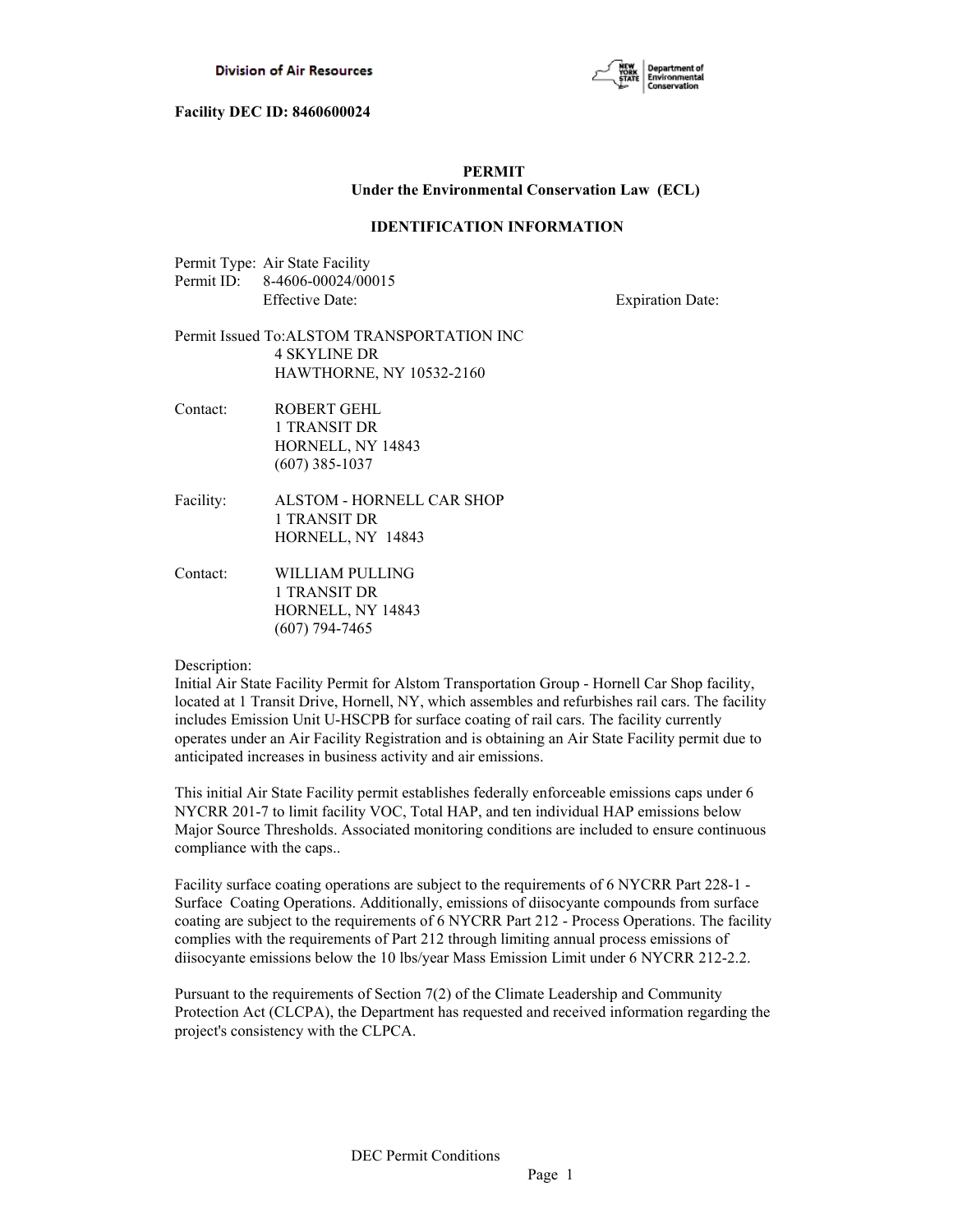

By acceptance of this permit, the permittee agrees that the permit is contingent upon strict compliance with the ECL, all applicable regulations, the General Conditions specified and any Special Conditions included as part of this permit.

Permit Administrator: THOMAS P HALEY 6274 E AVON LIMA RD AVON, NY 14414-9519

Authorized Signature:  $\frac{1}{2}$  Date:  $\frac{1}{2}$  Date:  $\frac{1}{2}$  /  $\frac{1}{2}$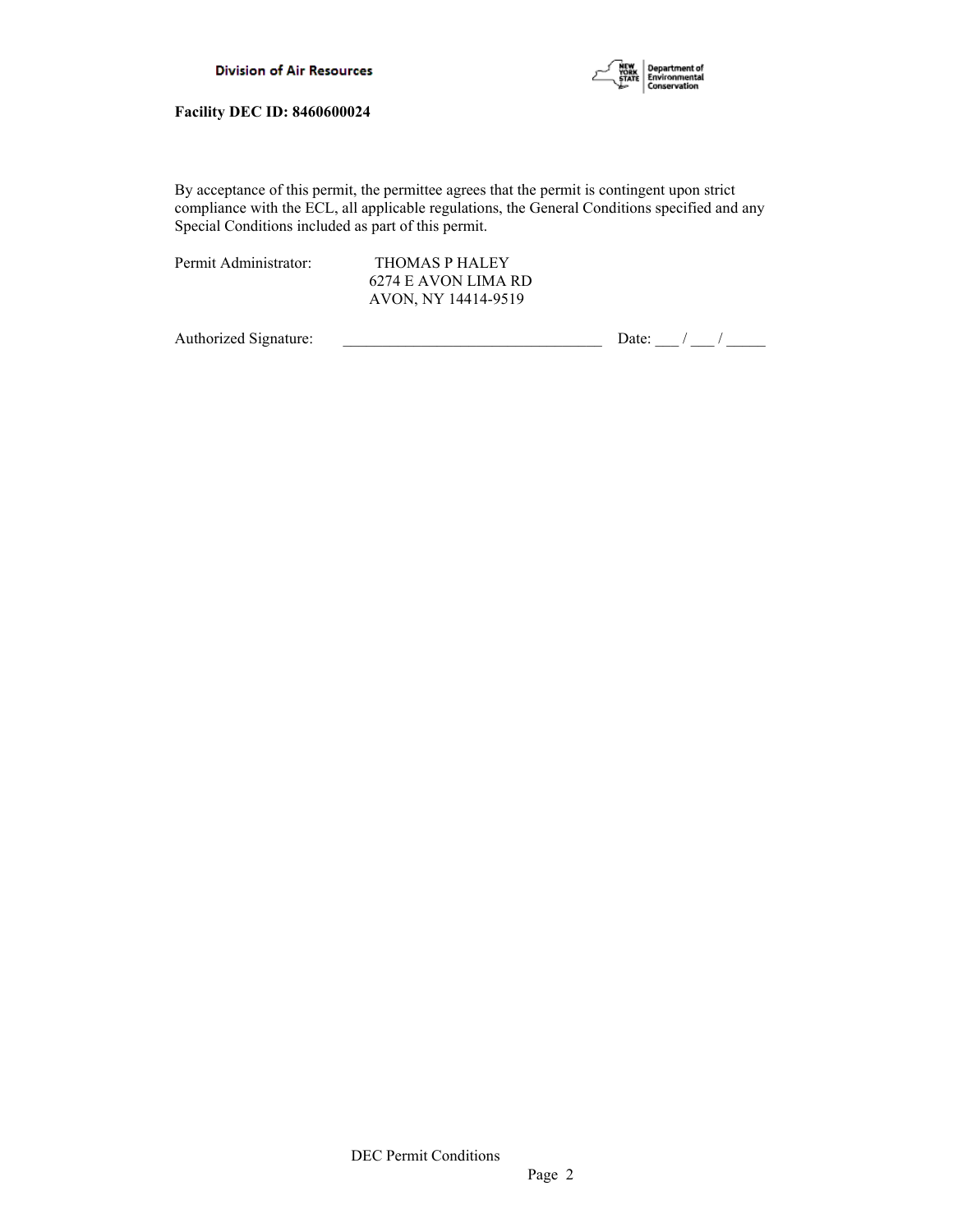

# **Notification of Other State Permittee Obligations**

Item A: Permittee Accepts Legal Responsibility and Agrees to Indemnification

 The permittee expressly agrees to indemnify and hold harmless the Department of Environmental Conservation of the State of New York, its representatives, employees and agents ("DEC") for all claims, suits, actions, and damages, to the extent attributable to the permittee's acts or omissions in connection with the compliance permittee's undertaking of activities in connection with, or operation and maintenance of, the facility or facilities authorized by the permit whether in compliance or not in any compliance with the terms and conditions of the permit. This indemnification does not extend to any claims, suits, actions, or damages to the extent attributable to DEC's own negligent or intentional acts or omissions, or to any claims, suits, or actions naming the DEC and arising under article 78 of the New York Civil Practice Laws and Rules or any citizen suit or civil rights provision under federal or state laws.

Item B: Permittee's Contractors to Comply with Permit

 The permittee is responsible for informing its independent contractors, employees, agents and assigns of their responsibility to comply with this permit, including all special conditions while acting as the permittee's agent with respect to the permitted activities, and such persons shall be subject to the same sanctions for violations of the Environmental Conservation Law as those prescribed for the permittee.

Item C: Permittee Responsible for Obtaining Other Required Permits

 The permittee is responsible for obtaining any other permits, approvals, lands, easements and rights-of-way that may be required to carry out the activities that are authorized by this permit.

Item D: No Right to Trespass or Interfere with Riparian Rights

 This permit does not convey to the permittee any right to trespass upon the lands or interfere with the riparian rights of others in order to perform the permitted work nor does it authorize the impairment of any rights, title, or interest in real or personal property held or vested in a person not a party to the permit.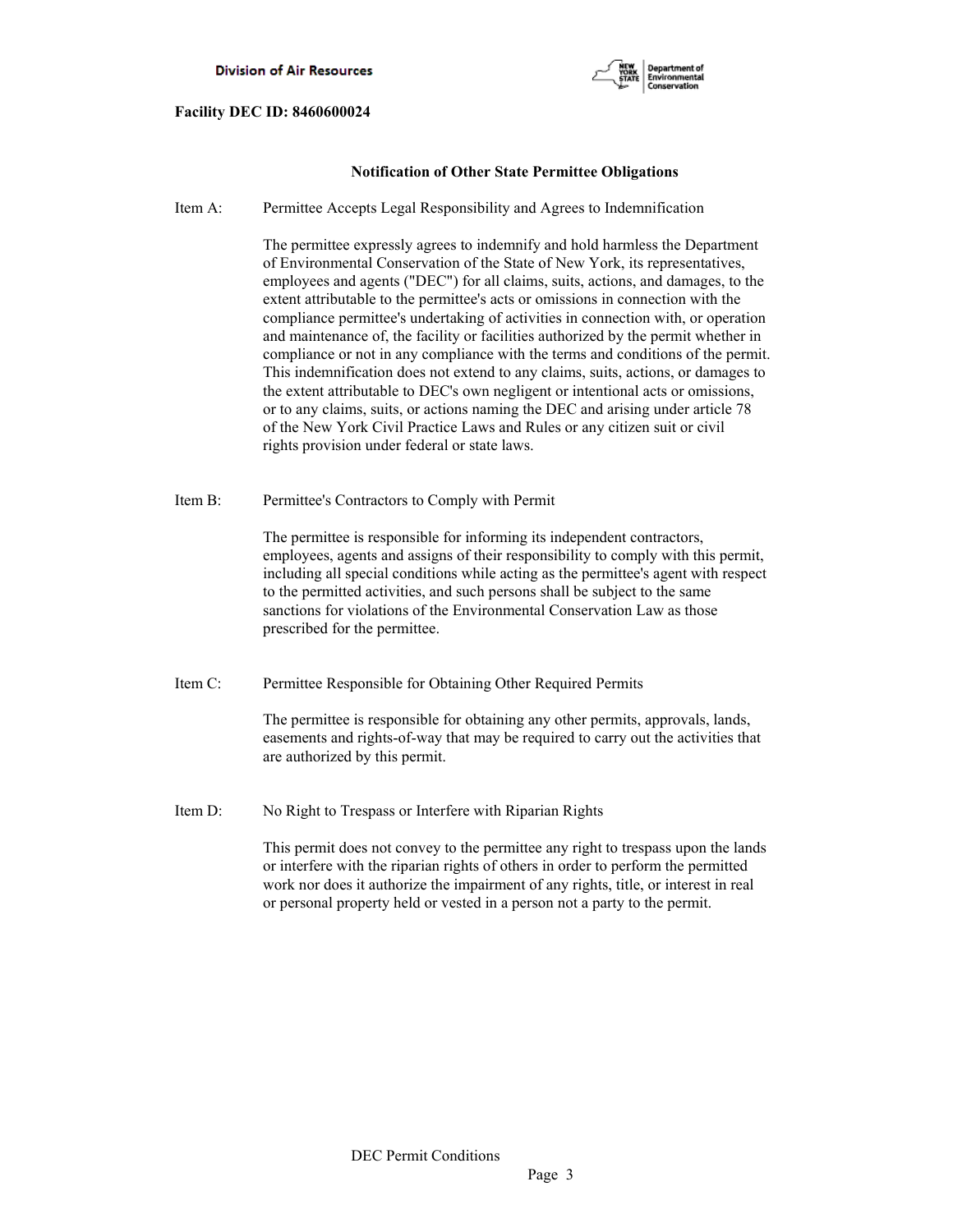

# **PAGE LOCATION OF CONDITIONS**

# **PAGE**

# **DEC GENERAL CONDITIONS General Provisions**

- 5 1 Facility Inspection by the Department
- 5 2 Relationship of this Permit to Other Department Orders and Determinations
- 5 3 Applications for permit renewals, modifications and transfers
- 6 4 Permit modifications, suspensions or revocations by the Department  **Facility Level**
- 6 5 Submission of application for permit modification or renewal-REGION 8 HEADQUARTERS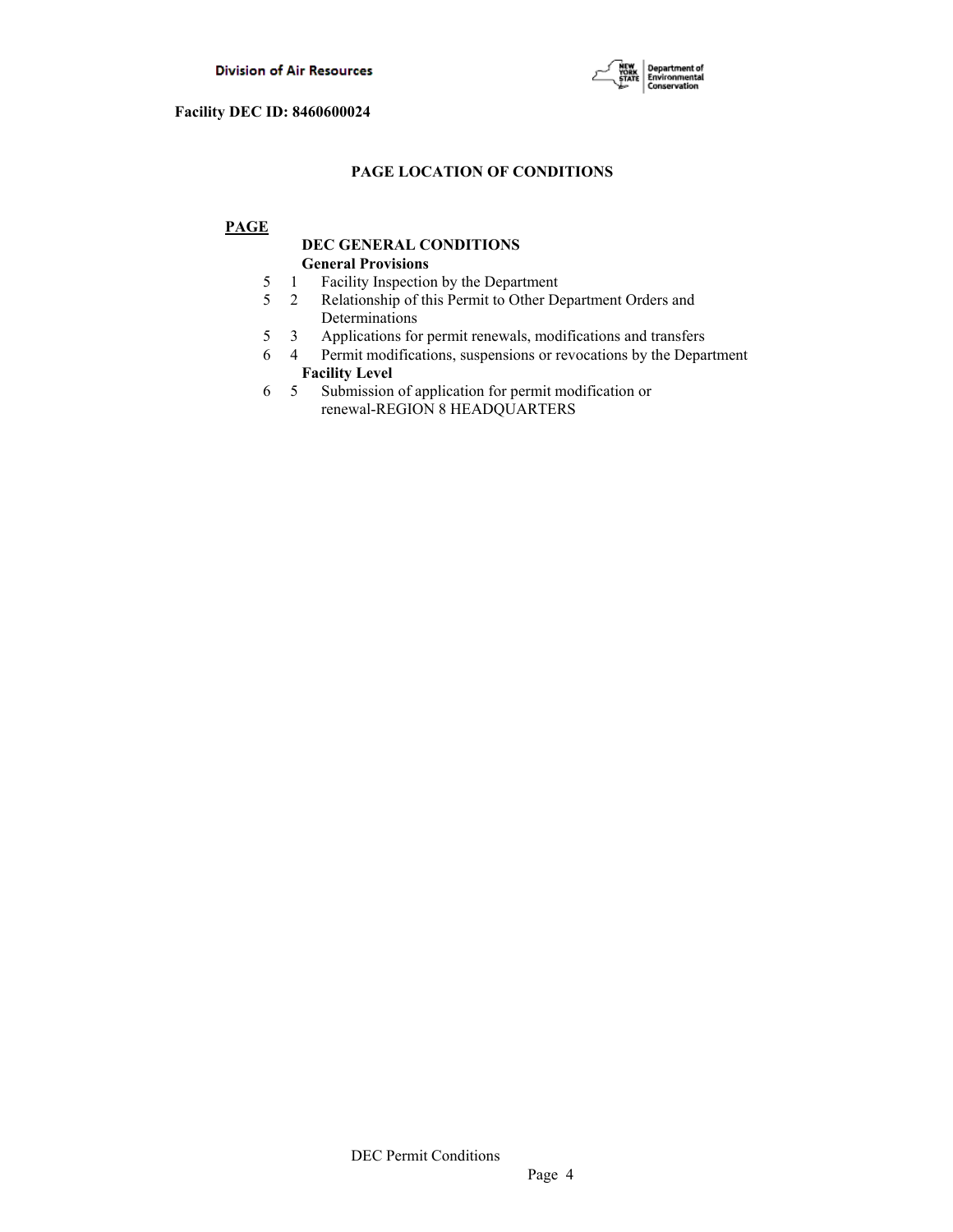

# **DEC GENERAL CONDITIONS \*\*\*\* General Provisions \*\*\*\* GENERAL CONDITIONS - Apply to ALL Authorized Permits.**

# **Condition 1: Facility Inspection by the Department Applicable State Requirement: ECL 19-0305**

### **Item 1.1:**

The permitted site or facility, including relevant records, is subject to inspection at reasonable hours and intervals by an authorized representative of the Department of Environmental Conservation (the Department) to determine whether the permittee is complying with this permit and the ECL. Such representative may order the work suspended pursuant to ECL 71-0301 and SAPA 401(3).

## **Item 1.2:**

The permittee shall provide a person to accompany the Department's representative during an inspection to the permit area when requested by the Department.

## **Item 1.3:**

A copy of this permit, including all referenced maps, drawings and special conditions, must be available for inspection by the Department at all times at the project site or facility. Failure to produce a copy of the permit upon request by a Department representative is a violation of this permit.

# **Condition 2: Relationship of this Permit to Other Department Orders and Determinations Applicable State Requirement: ECL 3-0301 (2) (m)**

#### **Item 2.1:**

Unless expressly provided for by the Department, issuance of this permit does not modify, supersede or rescind any order or determination previously issued by the Department or any of the terms, conditions or requirements contained in such order or determination.

# **Condition 3: Applications for permit renewals, modifications and transfers Applicable State Requirement: 6 NYCRR 621.11**

### **Item 3.1:**

The permittee must submit a separate written application to the Department for renewal, modification or transfer of this permit. Such application must include any forms or supplemental information the Department requires. Any renewal, modification or transfer granted by the Department must be in writing.

## Item3.2:

The permittee must submit a renewal application at least 180 days before the expiration of permits for Title V and State Facility Permits.

## **Item 3.3**

Permits are transferrable with the approval of the department unless specifically prohibited by the statute, regulation or another permit condition. Applications for permit transfer should be submitted prior to actual transfer of ownership.

DEC Permit Conditions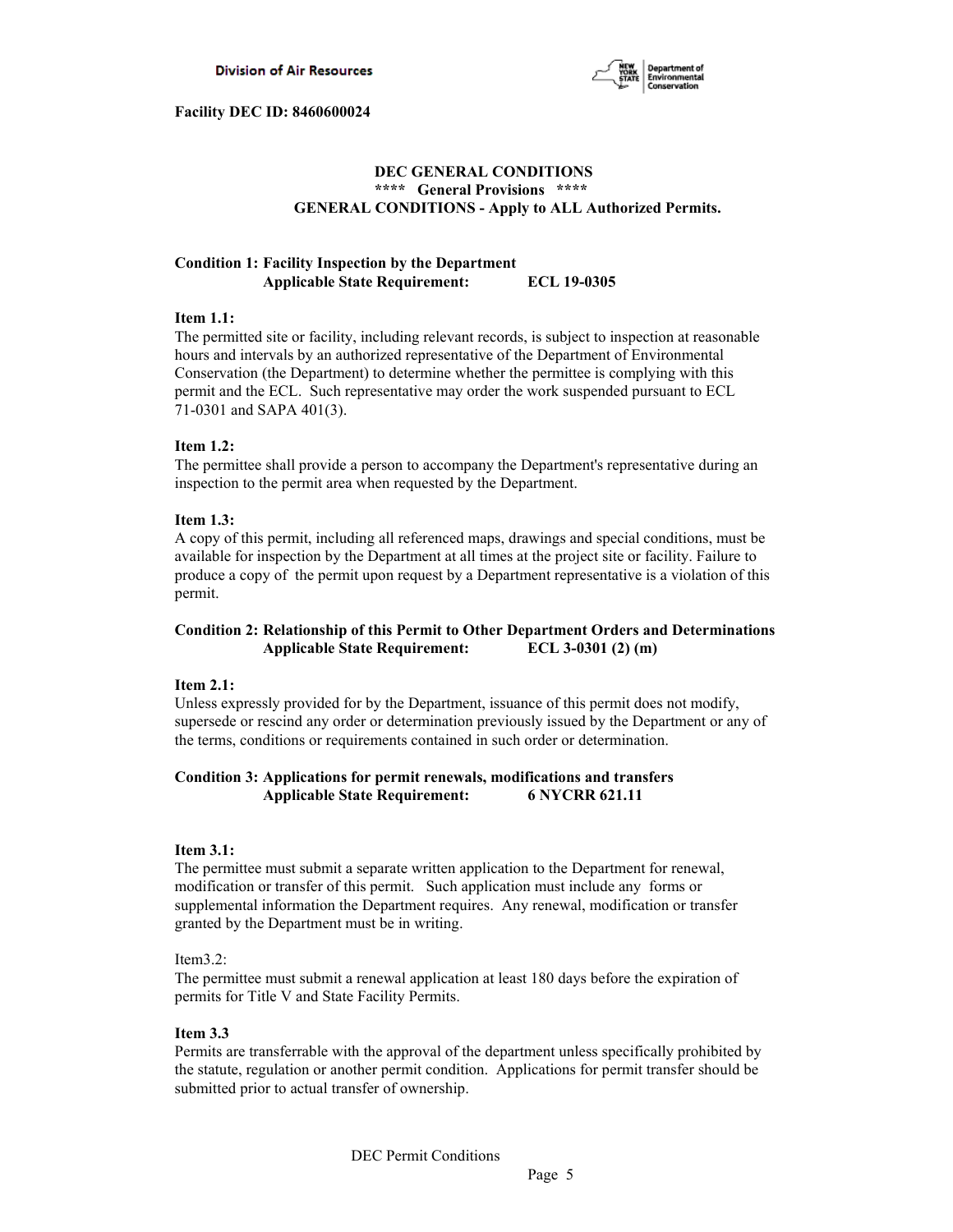

# **Condition 4: Permit modifications, suspensions or revocations by the Department Applicable State Requirement: 6 NYCRR 621.13**

## **Item 4.1:**

The Department reserves the right to exercise all available authority to modify, suspend, or revoke this permit in accordance with 6NYCRR Part 621. The grounds for modification, suspension or revocation include:

a) materially false or inaccurate statements in the permit application or supporting papers;

b) failure by the permittee to comply with any terms or conditions of the permit;

c) exceeding the scope of the project as described in the permit application;

d) newly discovered material information or a material change in environmental conditions, relevant technology or applicable law or regulations since the issuance of the existing permit; e) noncompliance with previously issued permit conditions, orders of the commissioner, any provisions of the Environmental Conservation Law or regulations of the Department related to the permitted activity.

# **\*\*\*\* Facility Level \*\*\*\***

# **Condition 5: Submission of application for permit modification or renewal-REGION 8 HEADQUARTERS Applicable State Requirement: 6 NYCRR 621.6 (a)**

## **Item 5.1:**

Submission of applications for permit modification or renewal are to be submitted to:

 NYSDEC Regional Permit Administrator Region 8 Headquarters Division of Environmental Permits 6274 Avon-Lima Road Avon, NY 14414-9519 (585) 226-2466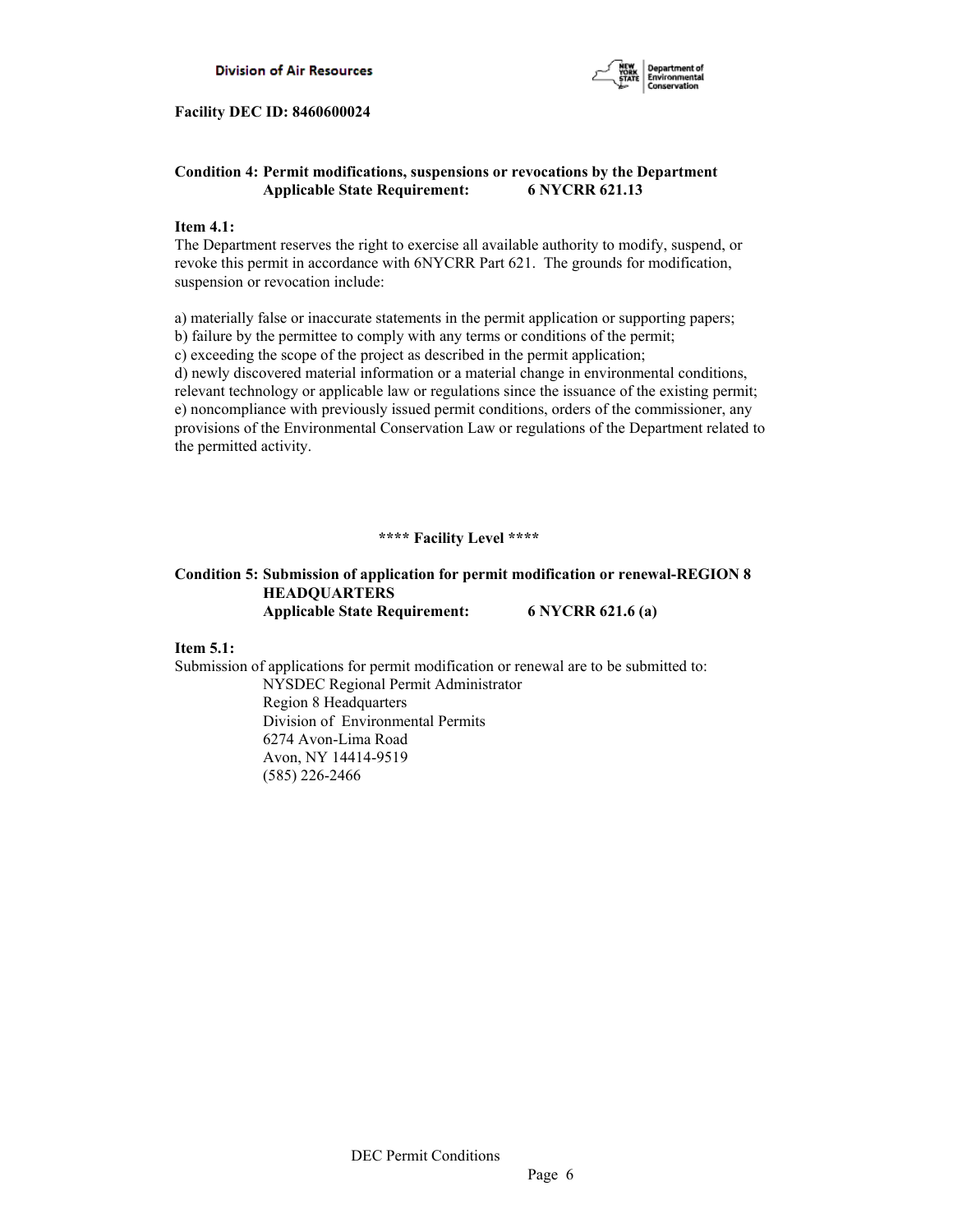

# **Permit Under the Environmental Conservation Law (ECL)**

ARTICLE 19: AIR POLLUTION CONTROL - AIR STATE FACILITY PERMIT

# IDENTIFICATION INFORMATION

Permit Issued To:ALSTOM TRANSPORTATION INC 4 SKYLINE DR HAWTHORNE, NY 10532-2160

Facility: ALSTOM - HORNELL CAR SHOP 1 TRANSIT DR HORNELL, NY 14843

Authorized Activity By Standard Industrial Classification Code: 3743 - RAILROAD EQUIPMENT

Permit Effective Date: Permit Expiration Date: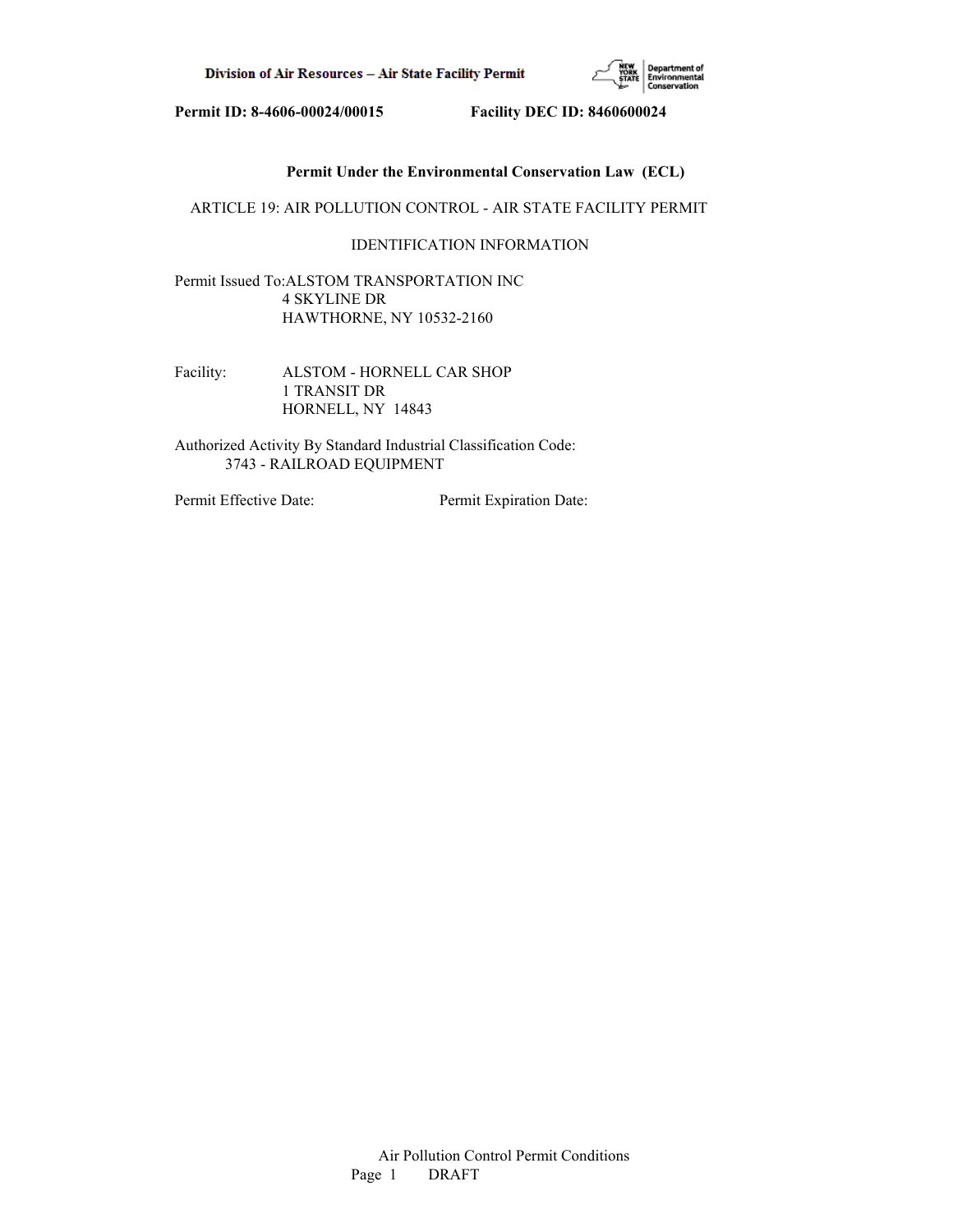

# **PAGE LOCATION OF CONDITIONS**

### **PAGE**

# **FEDERALLY ENFORCEABLE CONDITIONS Facility Level**

- 6 1 6 NYCRR 201-7.1: Facility Permissible Emissions
- 7 \*2 6 NYCRR 201-7.1: Capping Monitoring Condition
- 8 \*3 6 NYCRR 201-7.1: Capping Monitoring Condition
- 10 \*4 6 NYCRR 201-7.1: Capping Monitoring Condition
- 11 \*5 6 NYCRR 201-7.1: Capping Monitoring Condition
- 13 \*6 6 NYCRR 201-7.1: Capping Monitoring Condition
- 15 7 6 NYCRR 211.2: Visible Emissions Limited  **Emission Unit Level**

## **EU=U-HCSPB**

- 15 8 6 NYCRR 228-1.3 (a): Compliance Demonstration
- 17 9 6 NYCRR 228-1.3 (c): Surface Coating- Prohibitions
- 17 10 6 NYCRR 228-1.3 (d): Surface Coating Handling, storage and disposal
- 18 11 6 NYCRR 228-1.4 (b) (4): Compliance Demonstration

# **STATE ONLY ENFORCEABLE CONDITIONS Facility Level**

- 21 12 ECL 19-0301: Contaminant List
- 22 13 6 NYCRR 201-1.4: Malfunctions and Start-up/Shutdown Activities
- 23 14 6 NYCRR Subpart 201-5: Emission Unit Definition
- 23 15 6 NYCRR 201-5.2 (c): Renewal deadlines for state facility permits
- 24 16 6 NYCRR 201-5.3 (c): Compliance Demonstration
- 24 17 6 NYCRR 211.1: Air pollution prohibited

#### **Emission Unit Level**

- 25 18 6 NYCRR Subpart 201-5: Emission Point Definition By Emission Unit
- 25 19 6 NYCRR Subpart 201-5: Process Definition By Emission Unit

## **EU=U-HCSPB**

26 20 6 NYCRR 212-2.1 (a): Compliance Demonstration

NOTE: \* preceding the condition number indicates capping.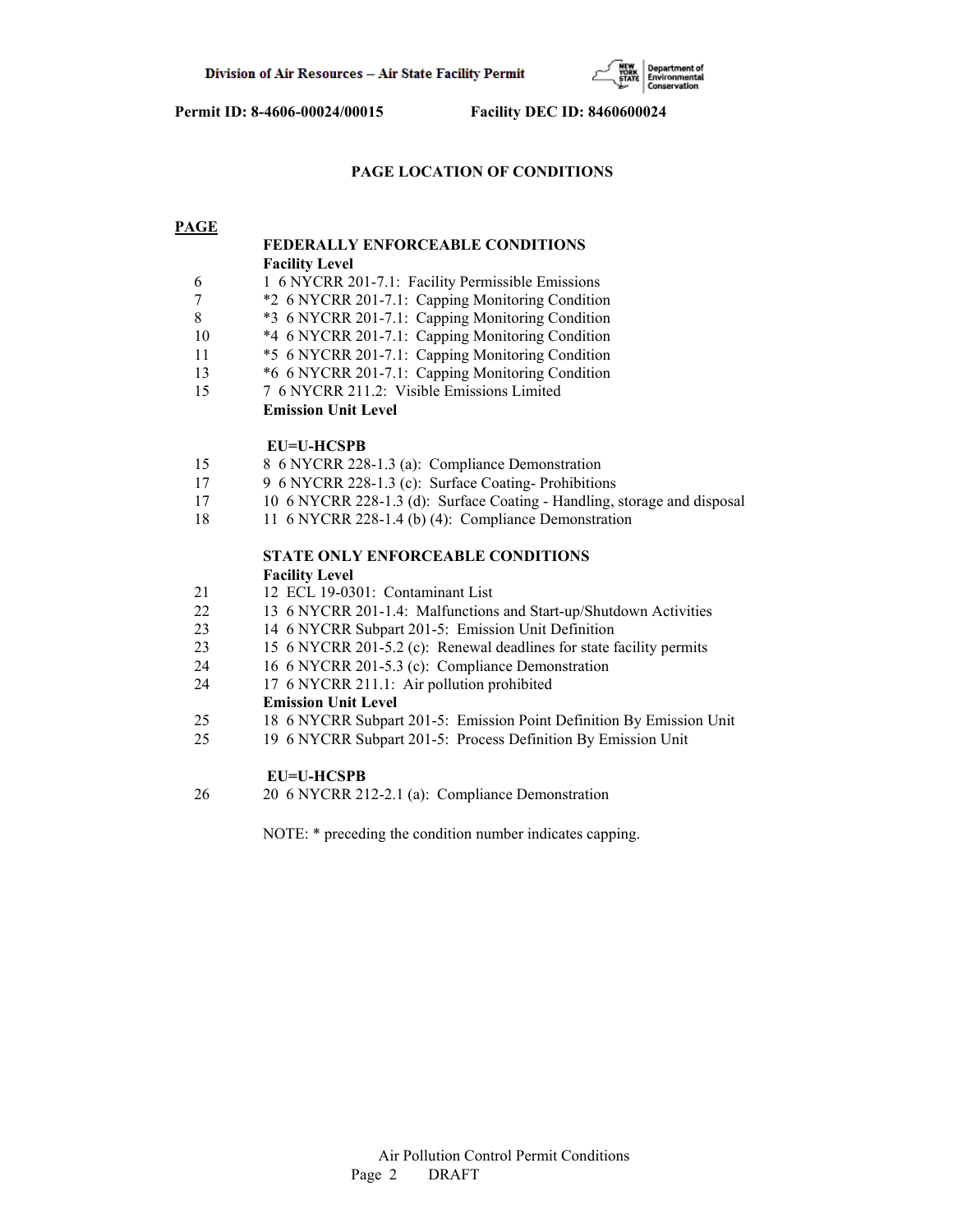

# **FEDERALLY ENFORCEABLE CONDITIONS** DRAFT **\*\*\*\* Facility Level \*\*\*\***

# **NOTIFICATION OF GENERAL PERMITTEE OBLIGATIONS This section contains terms and conditions which are federally enforceable. Permittees may also have other obligations under regulations of general applicability**

#### **Item A: Sealing - 6 NYCRR 200.5**

 The Commissioner may seal an air contamination source to prevent its operation if compliance with 6 NYCRR Chapter III is not met within the time provided by an order of the Commissioner issued in the case of the violation. Sealing means labeling or tagging a source to notify any person that operation of the source is prohibited, and also includes physical means of preventing the operation of an air contamination source without resulting in destruction of any equipment associated with such source, and includes, but is not limited to, bolting, chaining or wiring shut control panels, apertures or conduits associated with such source.

 No person shall operate any air contamination source sealed by the Commissioner in accordance with this section unless a modification has been made which enables such source to comply with all requirements applicable to such modification.

 Unless authorized by the Commissioner, no person shall remove or alter any seal affixed to any contamination source in accordance with this section.

### **Item B: Acceptable Ambient Air Quality - 6 NYCRR 200.6**

 Notwithstanding the provisions of 6 NYCRR Chapter III, Subchapter A, no person shall allow or permit any air contamination source to emit air contaminants in quantities which alone or in combination with emissions from other air contamination sources would contravene any applicable ambient air quality standard and/or cause air pollution. In such cases where contravention occurs or may occur, the Commissioner shall specify the degree and/or method of emission control required.

#### **Item C: Maintenance of Equipment - 6 NYCRR 200.7**

 Any person who owns or operates an air contamination source which is equipped with an emission control device shall operate such device and keep it in a satisfactory state of maintenance and repair in accordance with ordinary and necessary practices, standards and procedures, inclusive of manufacturer's specifications,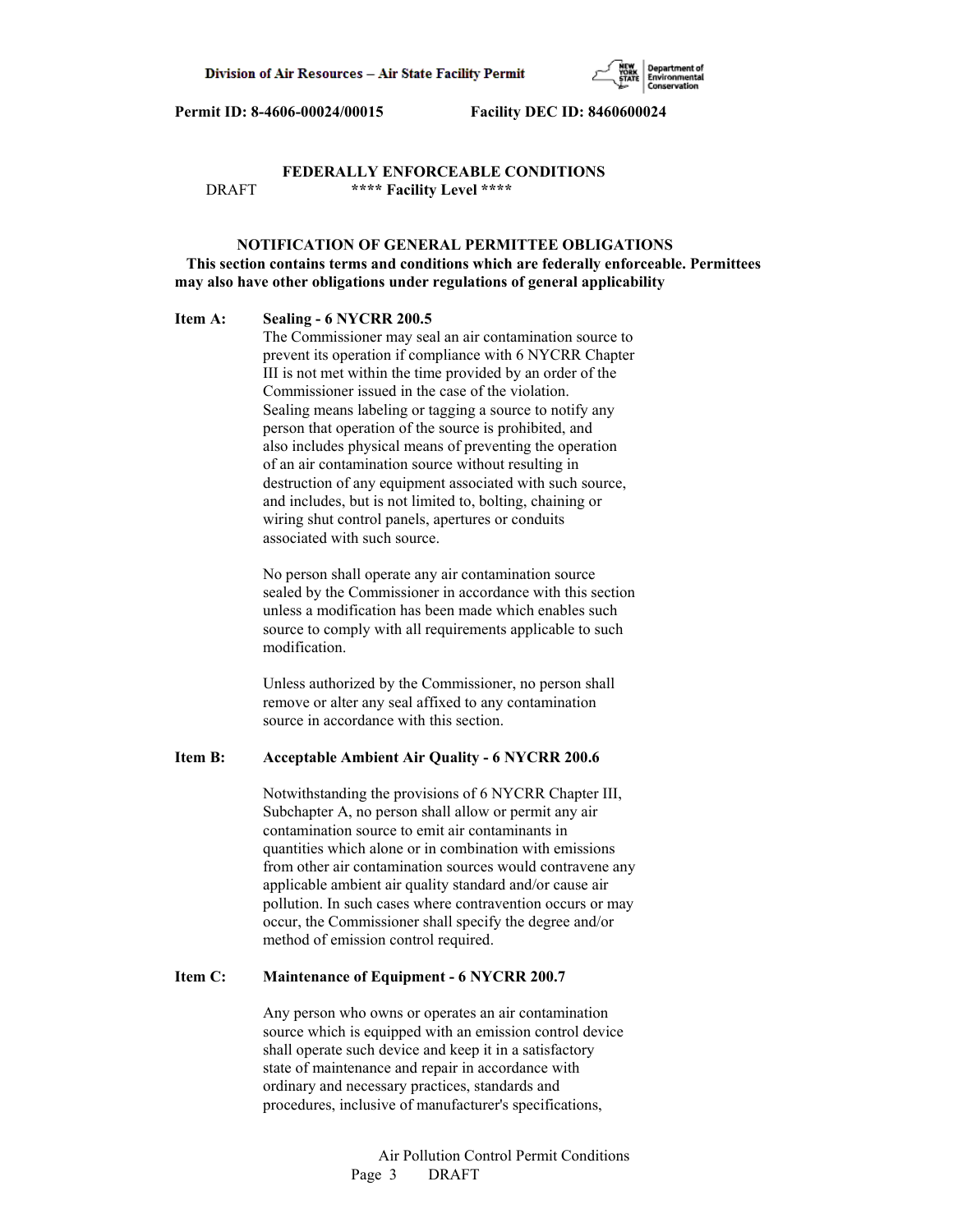

required to operate such device effectively.

#### **Item D: Unpermitted Emission Sources - 6 NYCRR 201-1.2**

 (a) Except as otherwise provided by this Part, construction or operation of a new, modified or existing air contamination source without a registration or permit issued pursuant to this Part is prohibited.

 (b) If an existing facility or emission source was subject to the permitting requirements of this Part at the time of construction or modification, and the owner or operator failed to apply for a permit or registration as described in this Part, the owner or operator must apply for a permit or registration in accordance with the provisions of this Part. The facility or emission source is subject to all regulations that were applicable to it at the time of construction or modification and any subsequent requirements applicable to existing emission sources.

## **Item E: Recycling and Salvage - 6 NYCRR 201-1.7**

 Where practical, any person who owns or operates an air contamination source shall recycle or salvage air contaminants collected in an air cleaning device according to the requirements of 6 NYCRR.

**Item F: Prohibition of Reintroduction of Collected Contaminants to the Air - 6 NYCRR 201-1.8** No person shall unnecessarily remove, handle, or cause to be handled, collected air contaminants from an air cleaning device for recycling, salvage or disposal in a manner that would reintroduce them to the outdoor atmosphere.

**Item G: Proof of Eligibility for Sources Defined as Exempt Activities - 6 NYCRR 201-3.2 (a)** The owner and/or operator of an emission source or unit that is eligible to be exempt, may be required to certify that it operates within the specific criteria described in 6 NYCRR Subpart 201-3. The owner or operator of any such emission source must maintain all required records on-site for a period of five years and make them available to representatives of the Department upon request. Department representatives must be granted access to any facility which contains emission sources or units subject to 6 NYCRR Subpart 201-3, during normal operating hours, for the purpose of determining compliance with this and any other state and federal air pollution control requirements, regulations, or law.

## **Item H: Proof of Eligibility for Sources Defined as Trivial**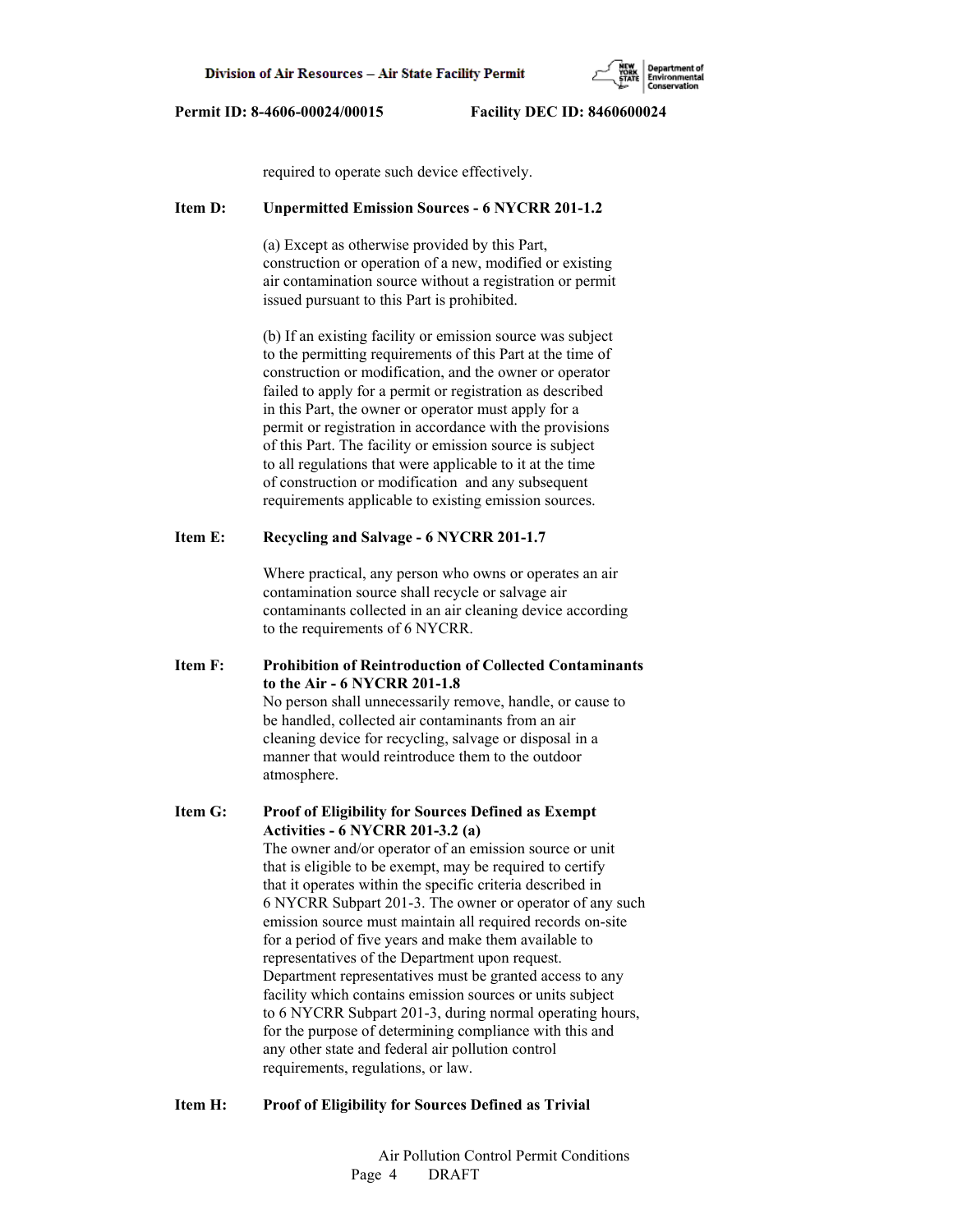# **Activities - 6 NYCRR 201-3.3 (a)**

 The owner and/or operator of an emission source or unit that is listed as being trivial in 6 NYCRR Part 201 may be required to certify that it operates within the specific criteria described in 6 NYCRR Subpart 201-3. The owner or operator of any such emission source must maintain all required records on-site for a period of five years and make them available to representatives of the Department upon request. Department representatives must be granted access to any facility which contains emission sources or units subject to 6 NYCRR Subpart 201-3, during normal operating hours, for the purpose of determining compliance with this and any other state and federal air pollution control requirements, regulations, or law.

## **Item I: Required Emission Tests - 6 NYCRR 202-1.1**

 An acceptable report of measured emissions shall be submitted, as may be required by the Commissioner, to ascertain compliance or noncompliance with any air pollution code, rule, or regulation. Failure to submit a report acceptable to the Commissioner within the time stated shall be sufficient reason for the Commissioner to suspend or deny an operating permit. Notification and acceptable procedures are specified in 6 NYCRR Subpart 202-1.

**Item J: Open Fires Prohibitions - 6 NYCRR 215.2** Except as allowed by section 215.3 of 6 NYCRR Part 215, no person shall burn, cause, suffer, allow or permit the burning of any materials in an open fire.

### **Item K: Permit Exclusion - ECL 19-0305**

 The issuance of this permit by the Department and the receipt thereof by the Applicant does not and shall not be construed as barring, diminishing, adjudicating or in any way affecting any legal, administrative or equitable rights or claims, actions, suits, causes of action or demands whatsoever that the Department may have against the Applicant for violations based on facts and circumstances alleged to have occurred or existed prior to the effective date of this permit, including, but not limited to, any enforcement action authorized pursuant to the provisions of applicable federal law, the Environmental Conservation Law of the State of New York (ECL) and Chapter III of the Official Compilation of the Codes, Rules and Regulations of the State of New York (NYCRR). The issuance of this permit also shall not in any way affect pending or future enforcement actions under the Clean Air Act brought by the United States or any person.

### **Item L: Federally Enforceable Requirements - 40 CFR 70.6 (b)**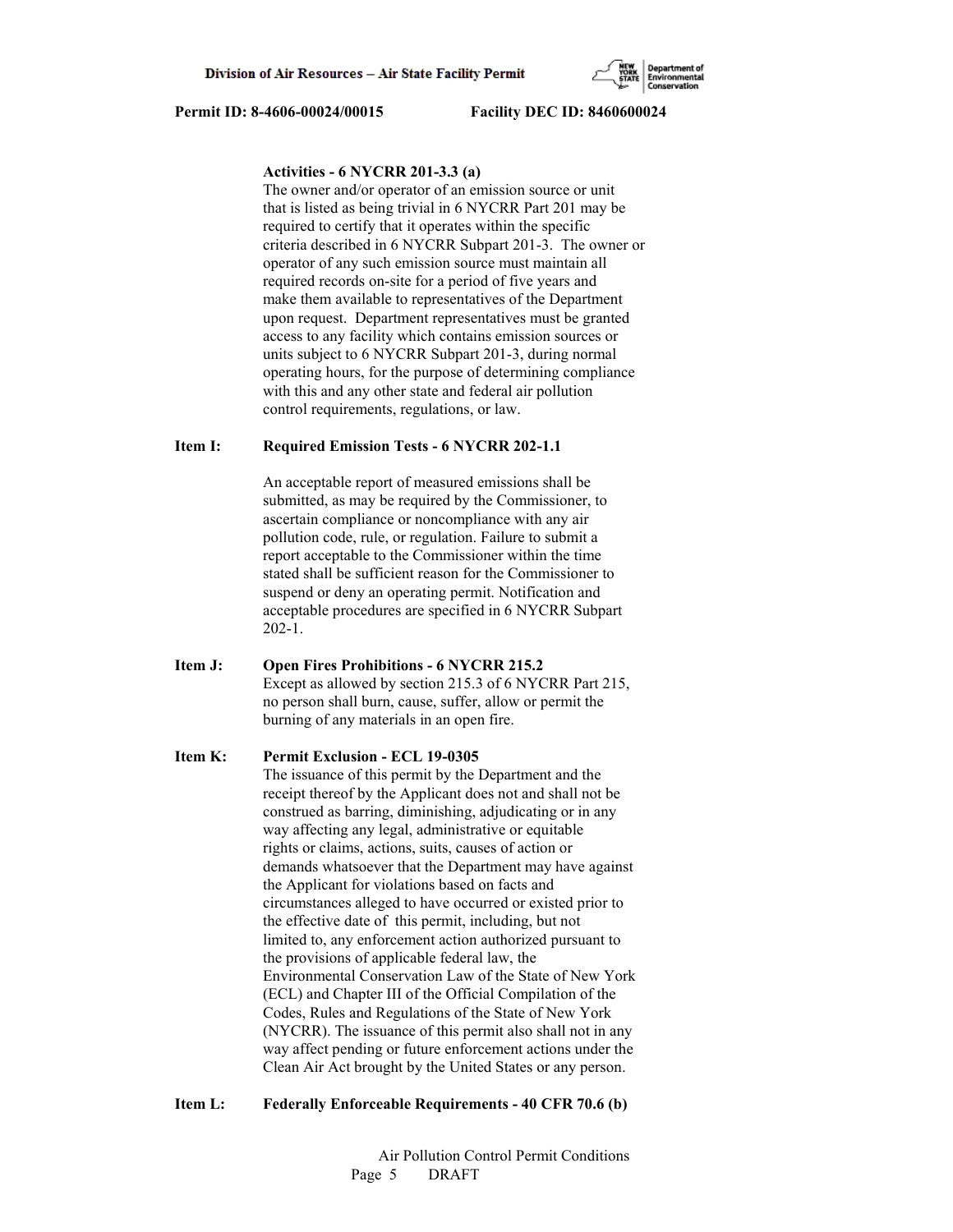

 All terms and conditions in this permit required by the Act or any applicable requirement, including any provisions designed to limit a facility's potential to emit, are enforceable by the Administrator and citizens under the Act. The Department has, in this permit, specifically designated any terms and conditions that are not required under the Act or under any of its applicable requirements as being enforceable under only state regulations.

# **FEDERAL APPLICABLE REQUIREMENTS The following conditions are federally enforceable.**

# **Condition 1: Facility Permissible Emissions Effective for entire length of Permit**

## **Applicable Federal Requirement:6 NYCRR 201-7.1**

# **Item 1.1:**

The sum of emissions from the emission units specified in this permit shall not equal or exceed the following

Potential To Emit (PTE) rate for each regulated contaminant:

| CAS No: 000080-62-6<br>Name: 2-PROPENOIC ACID, 2-METHYL-, METHYL ESTER |      | PTE: 18,000 pounds per year |
|------------------------------------------------------------------------|------|-----------------------------|
| CAS No: 000100-41-4<br>Name: ETHYLBENZENE                              | PTE: | 18,000 pounds per year      |
| CAS No: 000100-42-5<br>Name: STYRENE                                   | PTE: | 18,000 pounds per year      |
| CAS No: 000108-10-1<br>Name: 2-PENTANONE, 4-METHYL                     | PTE: | 18,000 pounds per year      |
| CAS No: 000108-88-3<br>Name: TOLUENE                                   | PTE: | 18,000 pounds per year      |
| CAS No: 000110-54-3<br>Name: HEXANE                                    | PTE: | 18,000 pounds per year      |
| CAS No: 000584-84-9<br>Name: BENZENE, 2,4-DIISOCYANATO-1-METHYL-       |      | PTE: 18,000 pounds per year |
| CAS No: 000822-06-0<br>Name: HEXANE, 1,6-DIISOCYANATO-                 | PTE: | 18,000 pounds per year      |
| CAS No: 001330-20-7                                                    | PTE: | 18,000 pounds per year      |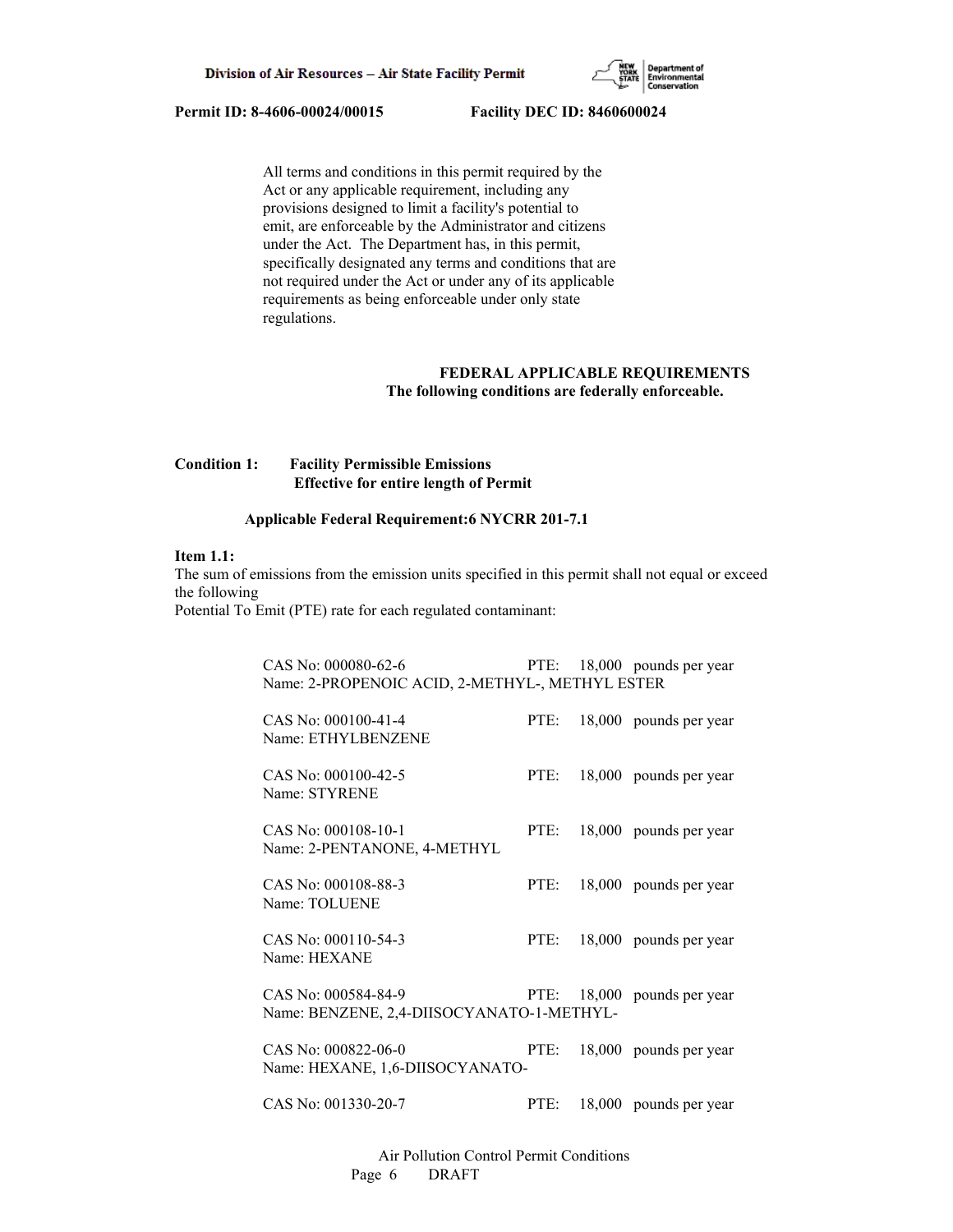Name: XYLENE, M, O & P MIXT.

| CAS No: 0NY075-00-5   | 198,000 pounds per year |
|-----------------------|-------------------------|
| Name: PM-10           | PTE:                    |
| CAS No: 0NY075-02-5   | 198,000 pounds per year |
| Name: $PM 2.5$        | PTE:                    |
| $CAS No: ONY100-00-0$ | 48,000 pounds per year  |
| Name: TOTAL HAP       | PTE:                    |
| CAS No: 0NY998-00-0   | 98,000 pounds per year  |
| Name: VOC             | PTE:                    |

# **Condition 2: Capping Monitoring Condition Effective for entire length of Permit**

## **Applicable Federal Requirement:6 NYCRR 201-7.1**

## **Item 2.1:**

Under the authority of 6 NYCRR Part 201-7, this condition contains an emission cap for the purpose of limiting emissions from the facility, emission unit or process to avoid being subject to the following applicable requirement(s) that the facility, emission unit or process would otherwise be subject to:

6 NYCRR Subpart 201-6

## **Item 2.2:**

Operation of this facility shall take place in accordance with the approved criteria, emission limits, terms, conditions and standards in this permit.

# **Item 2.3:**

The owner or operator of the permitted facility must maintain all required records on-site for a period of five years and make them available to representatives of the Department upon request. Department representatives must be granted access to any facility regulated by this Subpart, during normal operating hours, for the purpose of determining compliance with this and any other state and federal air pollution control requirements, regulations or law.

## **Item 2.4:**

On an annual basis, unless otherwise specified below, beginning one year after the granting of an emissions cap, the responsible official shall provide a certification to the Department that the facility has operated all emission units within the limits imposed by the emission cap. This certification shall include a brief summary of the emissions subject to the cap for that time period and a comparison to the threshold levels that would require compliance with an applicable requirement.

# **Item 2.5:**

The emission of pollutants that exceed the applicability thresholds for an applicable requirement, for which the facility has obtained an emissions cap, constitutes a violation of Part 201 and of the Act.

## **Item 2.6:**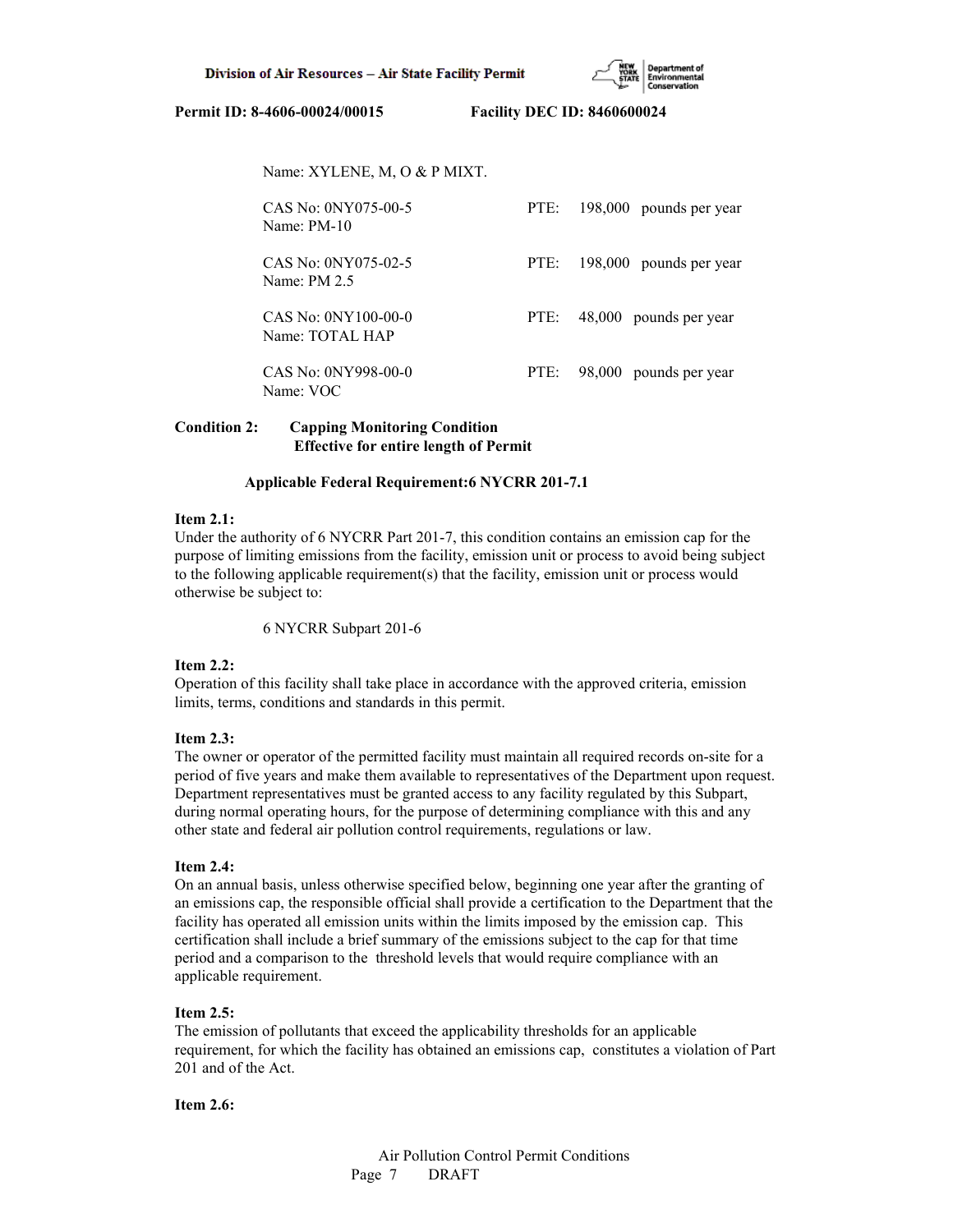

The Compliance Demonstration activity will be performed for the Facility.

 Regulated Contaminant(s): CAS No: 0NY075-00-5 PM-10

## **Item 2.7:**

Compliance Demonstration shall include the following monitoring:

# Capping: Yes Monitoring Type: MONITORING OF PROCESS OR CONTROL DEVICE PARAMETERS AS SURROGATE

Monitoring Description:

 To remain below the applicability thresholds of 6 NYCRR Subpart 201-6, Title V Facility Permits, facility annual emissions of PM-10 are limited to a maximum of 99 tons per year on a twelve-month rolling basis.

 To demonstrate compliance with this limit, actual facility emissions of PM-10 must be calculated monthly and incorporated into a twelve-month rolling total in tons per year (tpy). PM-10 emissions must be calculated based on purchase records, material usage and production records, coating manufacturer data sheets, and engineering calculations acceptable to the Department.

 The facility owner or operator must submit an Annual Capping Report for PM-10 emissions in a format acceptable to the Department. Records of coating purchases, coating usage, calculated emissions, and reports must be maintained for a period of at least five years and made available to the Department upon request.

Parameter Monitored: PM-10 Upper Permit Limit: 198000 pounds per year Monitoring Frequency: MONTHLY Averaging Method: ANNUAL MAXIMUM ROLLED MONTHLY Reporting Requirements: ANNUALLY (CALENDAR) Reports due 30 days after the reporting period. Subsequent reports are due every 12 calendar month(s).

## **Condition 3: Capping Monitoring Condition Effective for entire length of Permit**

## **Applicable Federal Requirement:6 NYCRR 201-7.1**

#### **Item 3.1:**

Under the authority of 6 NYCRR Part 201-7, this condition contains an emission cap for the purpose of limiting emissions from the facility, emission unit or process to avoid being subject to the following applicable requirement(s) that the facility, emission unit or process would otherwise be subject to: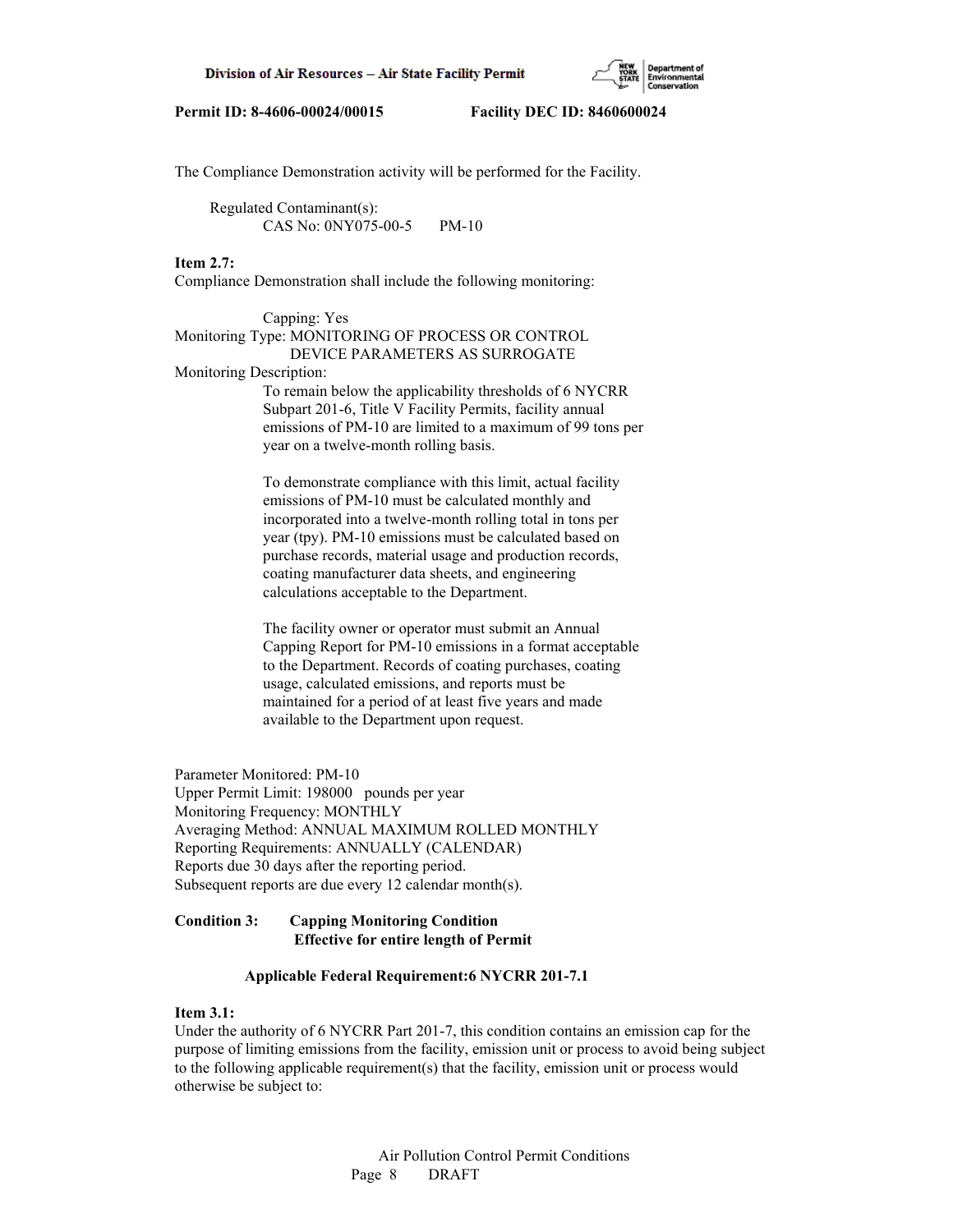6 NYCRR Subpart 201-6

## **Item 3.2:**

Operation of this facility shall take place in accordance with the approved criteria, emission limits, terms, conditions and standards in this permit.

# **Item 3.3:**

The owner or operator of the permitted facility must maintain all required records on-site for a period of five years and make them available to representatives of the Department upon request. Department representatives must be granted access to any facility regulated by this Subpart, during normal operating hours, for the purpose of determining compliance with this and any other state and federal air pollution control requirements, regulations or law.

## **Item 3.4:**

On an annual basis, unless otherwise specified below, beginning one year after the granting of an emissions cap, the responsible official shall provide a certification to the Department that the facility has operated all emission units within the limits imposed by the emission cap. This certification shall include a brief summary of the emissions subject to the cap for that time period and a comparison to the threshold levels that would require compliance with an applicable requirement.

## **Item 3.5:**

The emission of pollutants that exceed the applicability thresholds for an applicable requirement, for which the facility has obtained an emissions cap, constitutes a violation of Part 201 and of the Act.

## **Item 3.6:**

The Compliance Demonstration activity will be performed for the Facility.

 Regulated Contaminant(s): CAS No: 0NY075-02-5 PM 2.5

## **Item 3.7:**

Compliance Demonstration shall include the following monitoring:

 Capping: Yes Monitoring Type: MONITORING OF PROCESS OR CONTROL DEVICE PARAMETERS AS SURROGATE

## Monitoring Description:

 To remain below the applicability thresholds of 6 NYCRR Subpart 201-6, Title V Facility Permits, facility annual emissions of PM-2.5 are limited to a maximum of 99 tons per year on a twelve-month rolling basis.

 To demonstrate compliance with this limit, actual facility emissions of PM-2.5 must be calculated monthly and incorporated into a twelve-month rolling total in tons per year (tpy). PM-2.5 emissions must be calculated based on purchase records, material usage and production records, coating manufacturer data sheets, and engineering calculations acceptable to the Department.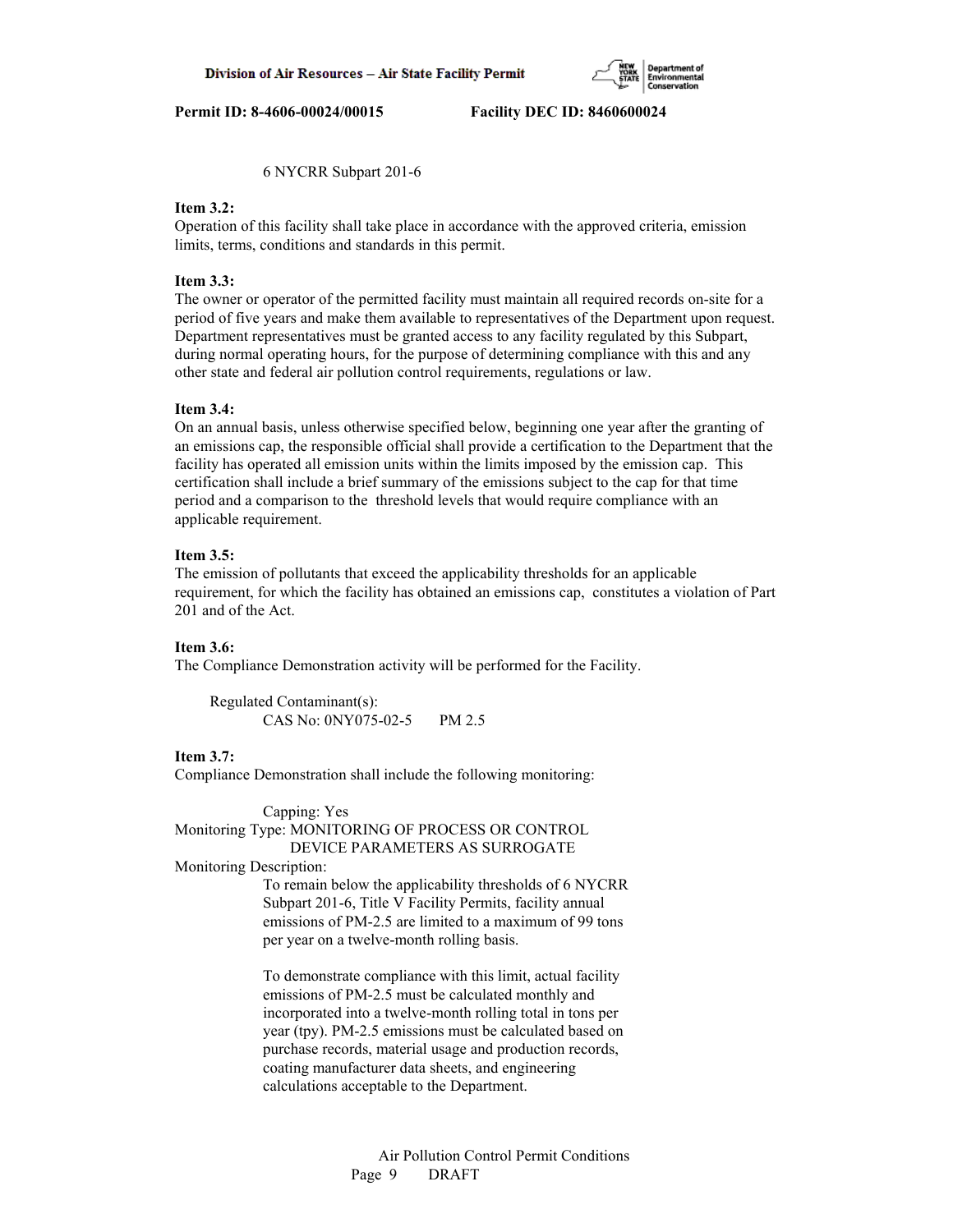

 The facility owner or operator must submit an Annual Capping Report for PM-2.5 emissions in a format acceptable to the Department. Records of coating purchases, coating usage, calculated emissions, and reports must be maintained for a period of at least five years and made available to the Department upon request.

Parameter Monitored: PM 2.5 Upper Permit Limit: 198000 pounds per year Monitoring Frequency: MONTHLY Averaging Method: ANNUAL MAXIMUM ROLLED MONTHLY Reporting Requirements: ANNUALLY (CALENDAR) Reports due 30 days after the reporting period. Subsequent reports are due every 12 calendar month(s).

# **Condition 4: Capping Monitoring Condition Effective for entire length of Permit**

# **Applicable Federal Requirement:6 NYCRR 201-7.1**

# **Item 4.1:**

Under the authority of 6 NYCRR Part 201-7, this condition contains an emission cap for the purpose of limiting emissions from the facility, emission unit or process to avoid being subject to the following applicable requirement(s) that the facility, emission unit or process would otherwise be subject to:

6 NYCRR Subpart 201-6

## **Item 4.2:**

Operation of this facility shall take place in accordance with the approved criteria, emission limits, terms, conditions and standards in this permit.

## **Item 4.3:**

The owner or operator of the permitted facility must maintain all required records on-site for a period of five years and make them available to representatives of the Department upon request. Department representatives must be granted access to any facility regulated by this Subpart, during normal operating hours, for the purpose of determining compliance with this and any other state and federal air pollution control requirements, regulations or law.

#### **Item 4.4:**

On an annual basis, unless otherwise specified below, beginning one year after the granting of an emissions cap, the responsible official shall provide a certification to the Department that the facility has operated all emission units within the limits imposed by the emission cap. This certification shall include a brief summary of the emissions subject to the cap for that time period and a comparison to the threshold levels that would require compliance with an applicable requirement.

## **Item 4.5:**

The emission of pollutants that exceed the applicability thresholds for an applicable requirement, for which the facility has obtained an emissions cap, constitutes a violation of Part 201 and of the Act.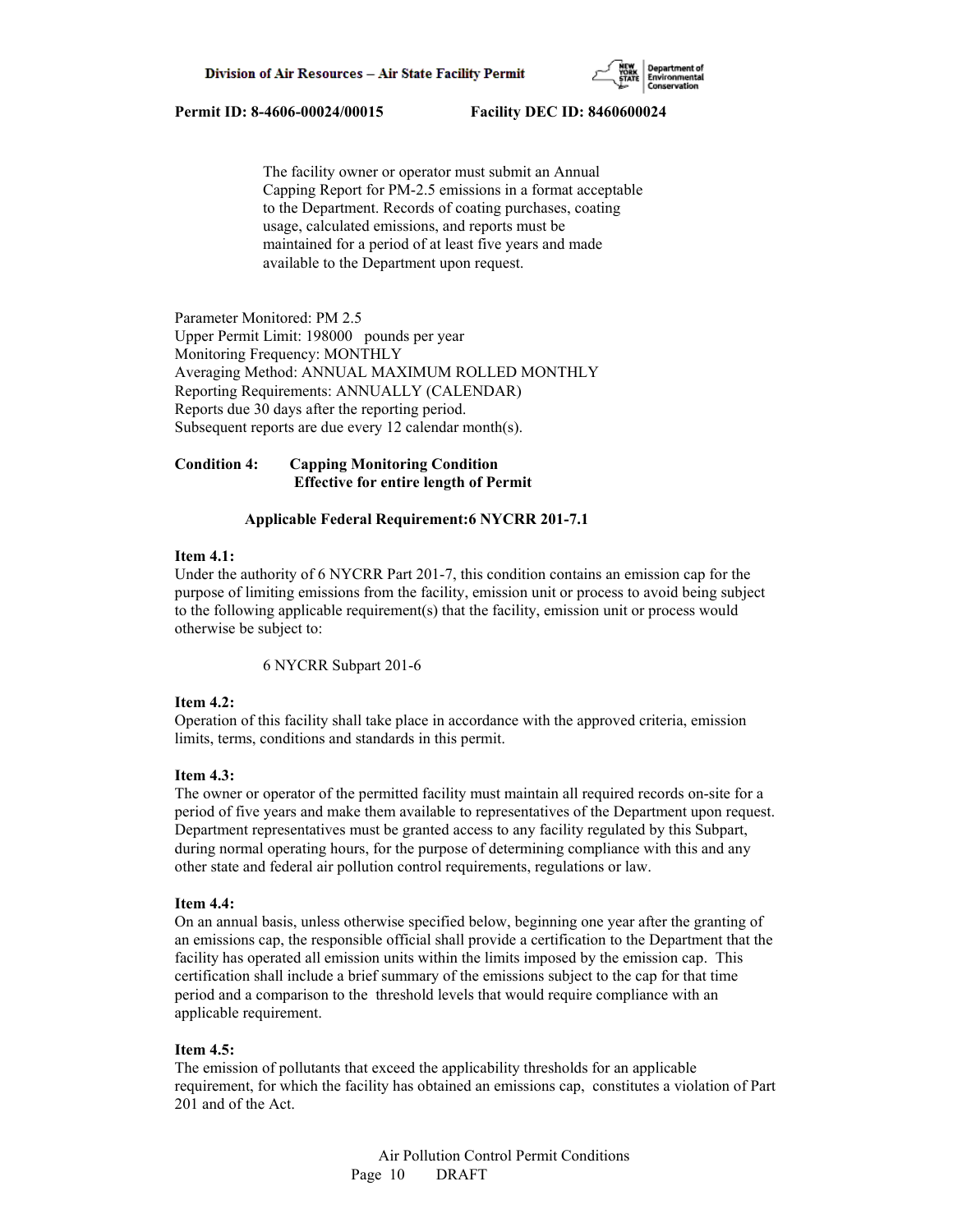

# **Item 4.6:**

The Compliance Demonstration activity will be performed for the Facility.

 Regulated Contaminant(s): CAS No: 0NY998-00-0 VOC

#### **Item 4.7:**

Compliance Demonstration shall include the following monitoring:

 Capping: Yes Monitoring Type: MONITORING OF PROCESS OR CONTROL DEVICE PARAMETERS AS SURROGATE Monitoring Description: To remain below the applicability thresholds of 6 NYCRR Subpart 201-6, Title V Facility Permits, facility annual

 emissions of VOCs are limited to a maximum of 49 tons per year on a twelve-month rolling basis.

 To demonstrate compliance with this limit, actual facility emissions of VOCs must be calculated monthly and incorporated into a twelve-month rolling total in tons per year (tpy). VOC emissions must be calculated based on purchase records, material usage and production records, coating manufacturer data sheets, and engineering calculations acceptable to the Department.

 The facility owner or operator must submit an Annual Capping Report for VOC emissions in a format acceptable to the Department. Records of coating purchases, coating usage, calculated emissions, and reports must be maintained for a period of at least five years and made available to the Department upon request.

Parameter Monitored: VOC Upper Permit Limit: 98000 pounds per year Monitoring Frequency: MONTHLY Averaging Method: ANNUAL MAXIMUM ROLLED MONTHLY Reporting Requirements: ANNUALLY (CALENDAR) Reports due 30 days after the reporting period. Subsequent reports are due every 12 calendar month(s).

# **Condition 5: Capping Monitoring Condition Effective for entire length of Permit**

#### **Applicable Federal Requirement:6 NYCRR 201-7.1**

# **Item 5.1:**

Under the authority of 6 NYCRR Part 201-7, this condition contains an emission cap for the purpose of limiting emissions from the facility, emission unit or process to avoid being subject to the following applicable requirement(s) that the facility, emission unit or process would

> Air Pollution Control Permit Conditions Page 11 DRAFT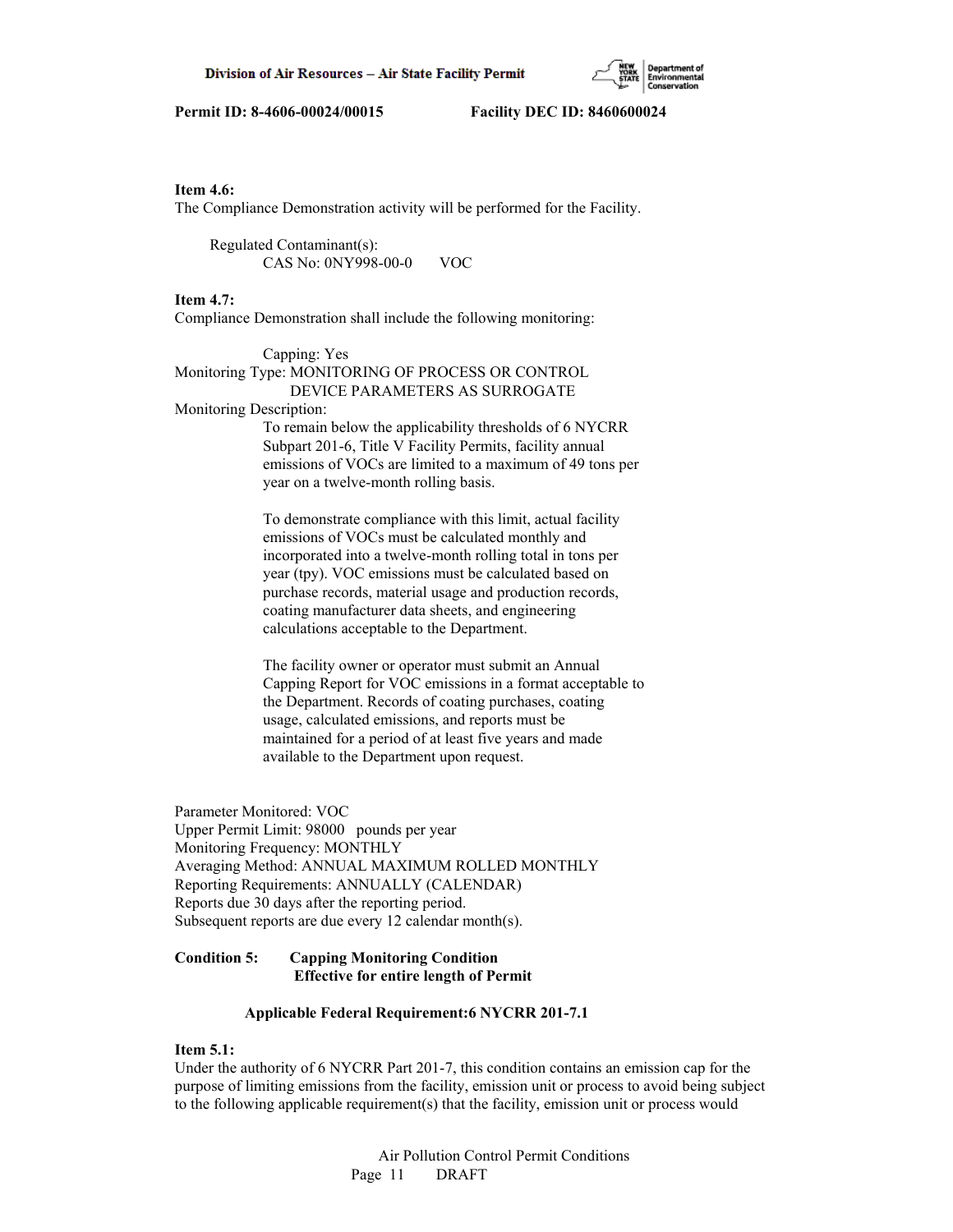

otherwise be subject to:

6 NYCRR Subpart 201-6

# **Item 5.2:**

Operation of this facility shall take place in accordance with the approved criteria, emission limits, terms, conditions and standards in this permit.

# **Item 5.3:**

The owner or operator of the permitted facility must maintain all required records on-site for a period of five years and make them available to representatives of the Department upon request. Department representatives must be granted access to any facility regulated by this Subpart, during normal operating hours, for the purpose of determining compliance with this and any other state and federal air pollution control requirements, regulations or law.

### **Item 5.4:**

On an annual basis, unless otherwise specified below, beginning one year after the granting of an emissions cap, the responsible official shall provide a certification to the Department that the facility has operated all emission units within the limits imposed by the emission cap. This certification shall include a brief summary of the emissions subject to the cap for that time period and a comparison to the threshold levels that would require compliance with an applicable requirement.

## **Item 5.5:**

The emission of pollutants that exceed the applicability thresholds for an applicable requirement, for which the facility has obtained an emissions cap, constitutes a violation of Part 201 and of the Act.

## **Item 5.6:**

The Compliance Demonstration activity will be performed for the Facility.

 Regulated Contaminant(s): CAS No: 0NY100-00-0 TOTAL HAP

### **Item 5.7:**

Compliance Demonstration shall include the following monitoring:

Capping: Yes

Monitoring Type: MONITORING OF PROCESS OR CONTROL DEVICE PARAMETERS AS SURROGATE

Monitoring Description:

 To remain below the applicability thresholds of 6 NYCRR Subpart 201-6, Title V Facility Permits, facility aggregate annual emissions of total Hazardous Air Pollutants are limited to a maximum of 24 tons per year on a twelve-month rolling basis.

 To demonstrate compliance with this limit, actual facility total HAP emissions must be calculated monthly and incorporated into a twelve-month rolling total in tons per year (tpy). Aggregate total HAP emissions must be calculated based on purchase records, material usage and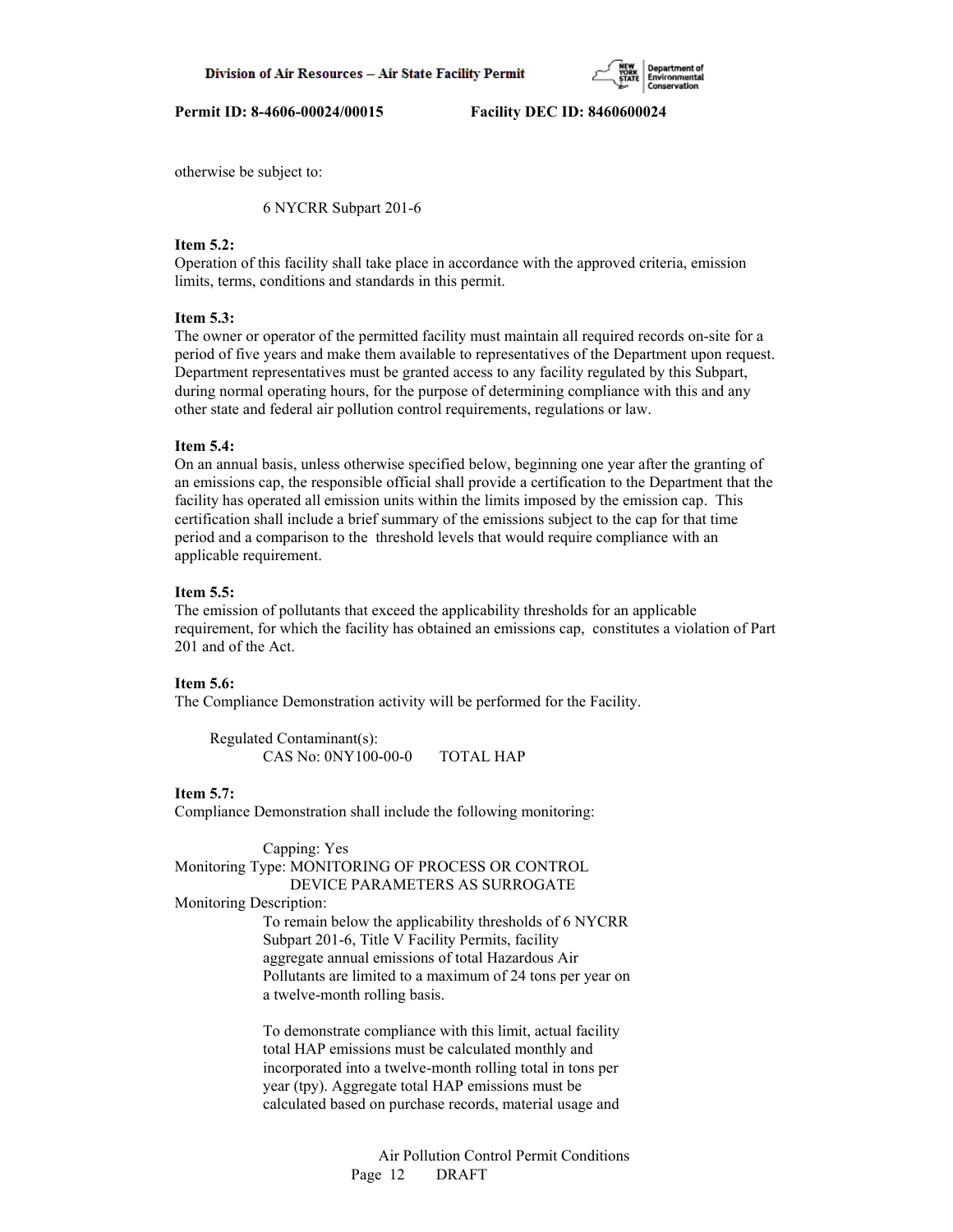production records, coating manufacturer data sheets, and engineering calculations acceptable to the Department.

 The facility owner or operator must submit an Annual Capping Report for total HAP emissions in a format acceptable to the Department. Records of coating purchases, coating usage, calculated emissions, and reports must be maintained for a period of at least five years and made available to the Department upon request.

Parameter Monitored: TOTAL HAP Upper Permit Limit: 48000 pounds per year Monitoring Frequency: MONTHLY Averaging Method: ANNUAL MAXIMUM ROLLED MONTHLY Reporting Requirements: ANNUALLY (CALENDAR) Reports due 30 days after the reporting period. Subsequent reports are due every 12 calendar month(s).

# **Condition 6: Capping Monitoring Condition Effective for entire length of Permit**

#### **Applicable Federal Requirement:6 NYCRR 201-7.1**

#### **Item 6.1:**

Under the authority of 6 NYCRR Part 201-7, this condition contains an emission cap for the purpose of limiting emissions from the facility, emission unit or process to avoid being subject to the following applicable requirement(s) that the facility, emission unit or process would otherwise be subject to:

6 NYCRR Subpart 201-6

#### **Item 6.2:**

Operation of this facility shall take place in accordance with the approved criteria, emission limits, terms, conditions and standards in this permit.

#### **Item 6.3:**

The owner or operator of the permitted facility must maintain all required records on-site for a period of five years and make them available to representatives of the Department upon request. Department representatives must be granted access to any facility regulated by this Subpart, during normal operating hours, for the purpose of determining compliance with this and any other state and federal air pollution control requirements, regulations or law.

#### **Item 6.4:**

On an annual basis, unless otherwise specified below, beginning one year after the granting of an emissions cap, the responsible official shall provide a certification to the Department that the facility has operated all emission units within the limits imposed by the emission cap. This certification shall include a brief summary of the emissions subject to the cap for that time period and a comparison to the threshold levels that would require compliance with an applicable requirement.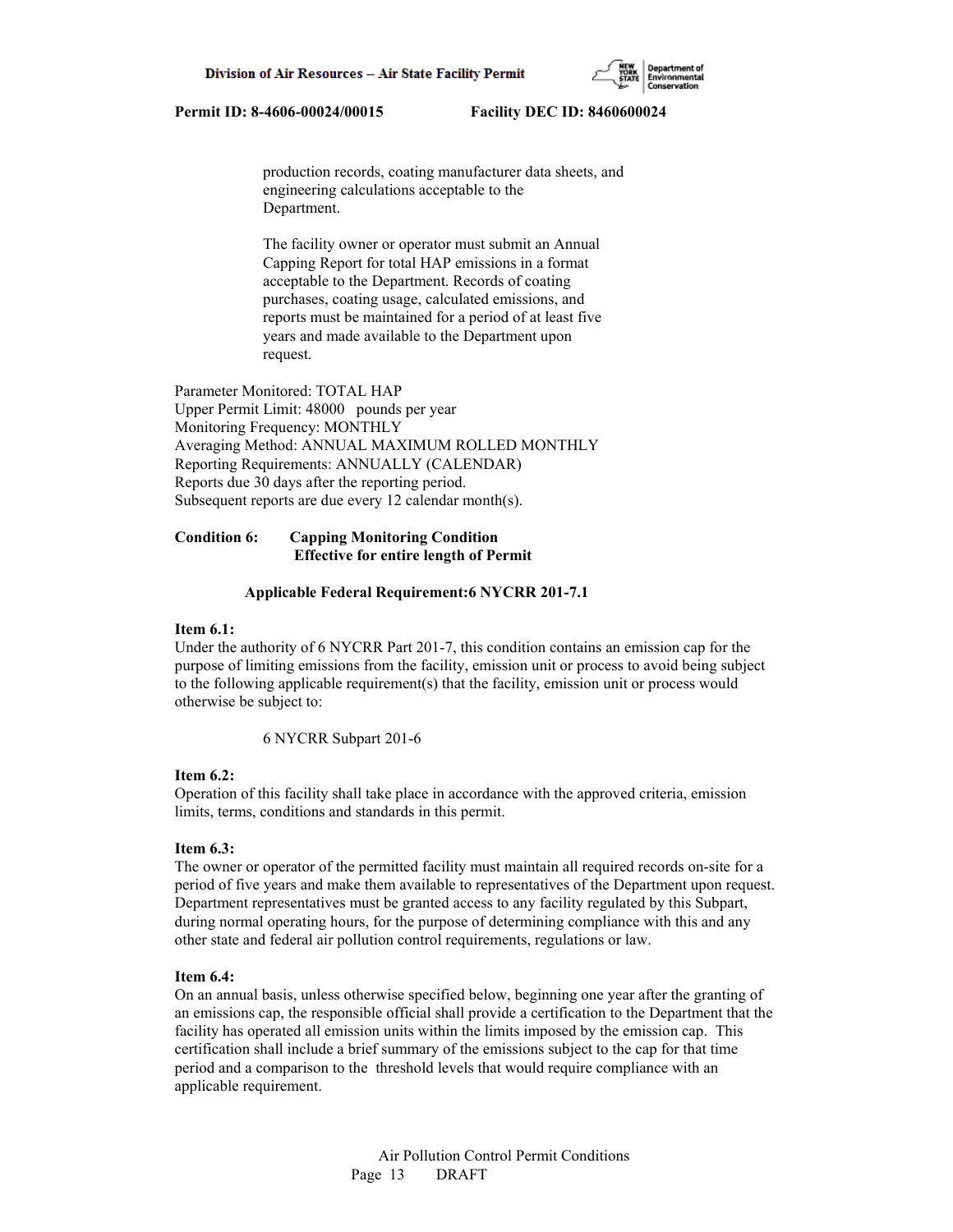# **Item 6.5:**

The emission of pollutants that exceed the applicability thresholds for an applicable requirement, for which the facility has obtained an emissions cap, constitutes a violation of Part 201 and of the Act.

## **Item 6.6:**

The Compliance Demonstration activity will be performed for the Facility.

| Regulated Contaminant(s): |                                           |
|---------------------------|-------------------------------------------|
| CAS No: 000080-62-6       |                                           |
|                           | 2-PROPENOIC ACID, 2-METHYL-, METHYL ESTER |
| CAS No: 000098-82-8       | BENZENE, (1-METHYLETHYL)                  |
| CAS No: $000100-41-4$     | <b>ETHYLBENZENE</b>                       |
| CAS No: $000100-42-5$     | <b>STYRENE</b>                            |
| CAS No: 000108-10-1       | 2-PENTANONE, 4-METHYL                     |
| CAS No: 000110-54-3       | <b>HEXANE</b>                             |
| CAS No: 000584-84-9       | BENZENE, 2,4-DIISOCYANATO-1-METHYL-       |
| CAS No: $000822 - 06 - 0$ | HEXANE, 1,6-DIISOCYANATO-                 |
| CAS No: 001330-20-7       | XYLENE, M, O & P MIXT.                    |
| CAS No: 000108-88-3       | <b>TOLUENE</b>                            |

## **Item 6.7:**

Compliance Demonstration shall include the following monitoring:

 Capping: Yes Monitoring Type: MONITORING OF PROCESS OR CONTROL DEVICE PARAMETERS AS SURROGATE Monitoring Description: To remain below the applicability thresholds of 6 NYCRR

 Subpart 201-6, Title V Facility Permits, facility annual emissions of each individual Hazardous Air Pollutant (HAP) are limited to a maximum of 9 tons per year on a twelve-month rolling basis.

 To demonstrate compliance with this limit, actual facility emissions of each individual HAP must be calculated monthly and incorporated into a twelve-month rolling total in tons per year (tpy). Individual HAP emissions must be calculated based on purchase records, material usage and production records, coating manufacturer data sheets, and engineering calculations acceptable to the Department.

 The facility owner or operator must submit an Annual Capping Report for each HAP subject to an emissions cap. Annual Capping Reports must be submitted in a format acceptable to the Department.

 Records of coating purchases, usage, calculated emissions, and annual reports must be maintained for a period of at least five years and made available to the Department upon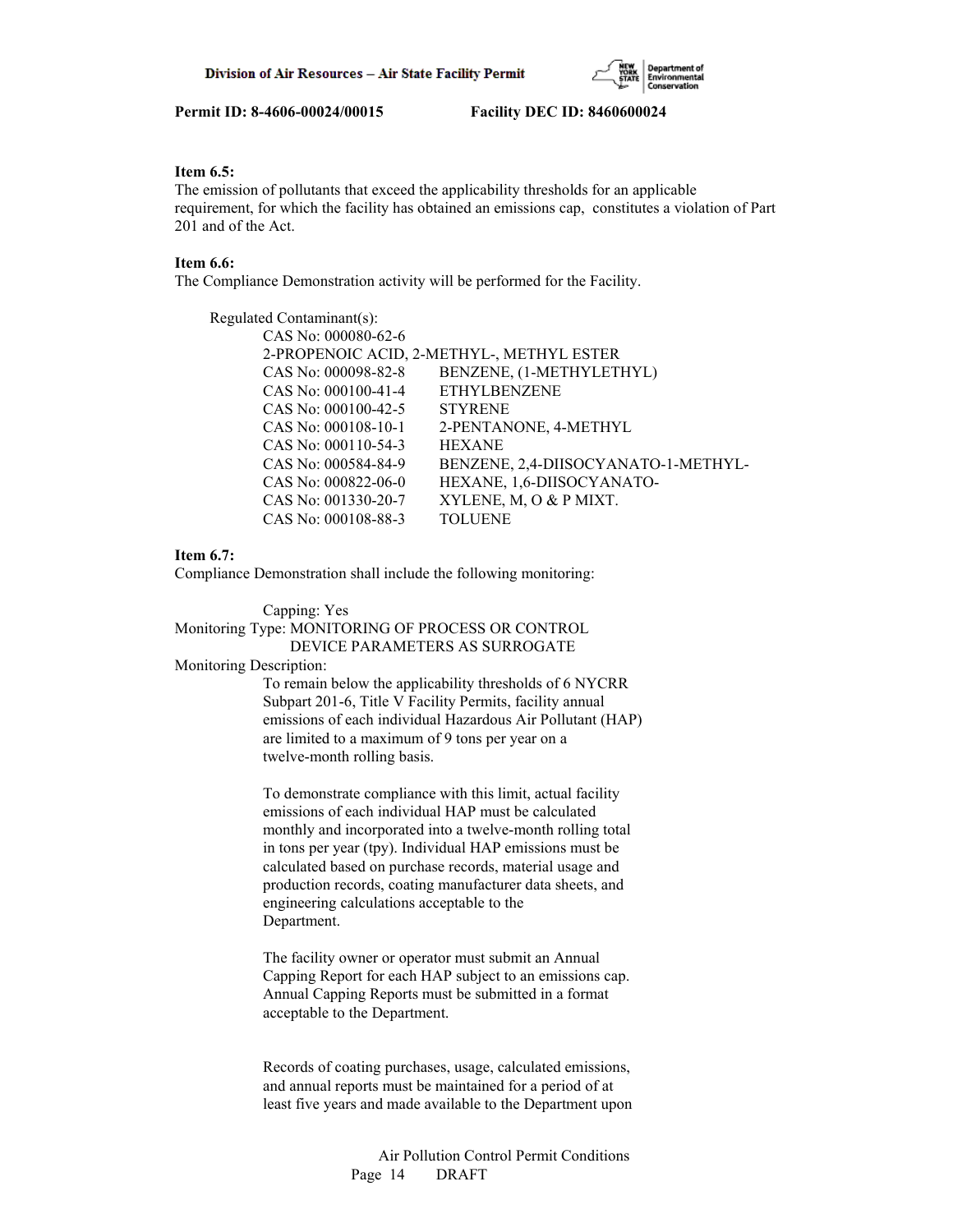

request.

Parameter Monitored: SPECIATED HAP CONTENT Upper Permit Limit: 18000 pounds per year Monitoring Frequency: MONTHLY Averaging Method: ANNUAL MAXIMUM ROLLED MONTHLY Reporting Requirements: ANNUALLY (CALENDAR) Reports due 30 days after the reporting period. Subsequent reports are due every 12 calendar month(s).

# **Condition 7: Visible Emissions Limited Effective for entire length of Permit**

#### **Applicable Federal Requirement:6 NYCRR 211.2**

# **Item 7.1:**

Except as permitted by a specific part of this Subchapter and for open fires for which a restricted burning permit has been issued, no person shall cause or allow any air contamination source to emit any material having an opacity equal to or greater than 20 percent (six minute average) except for one continuous six-minute period per hour of not more than 57 percent opacity.

#### **\*\*\*\* Emission Unit Level \*\*\*\***

## **Condition 8: Compliance Demonstration Effective for entire length of Permit**

## **Applicable Federal Requirement:6 NYCRR 228-1.3 (a)**

#### **Item 8.1:**

The Compliance Demonstration activity will be performed for:

Emission Unit: U-HCSPB

# **Item 8.2:**

Compliance Demonstration shall include the following monitoring:

Monitoring Type: MONITORING OF PROCESS OR CONTROL DEVICE PARAMETERS AS SURROGATE

Monitoring Description:

 No person shall cause or allow emissions having an average opacity during any six consecutive minutes of 20 percent or greater from any process emission source, except only the emission of uncombined water. Compliance will be determined by conducting a Method 9 opacity evaluation at a minimum frequency of once per year, while the source is in normal operating mode.

 In addition to the above opacity evaluation, the permittee will conduct daily observations of visible emissions from

> Air Pollution Control Permit Conditions Page 15 DRAFT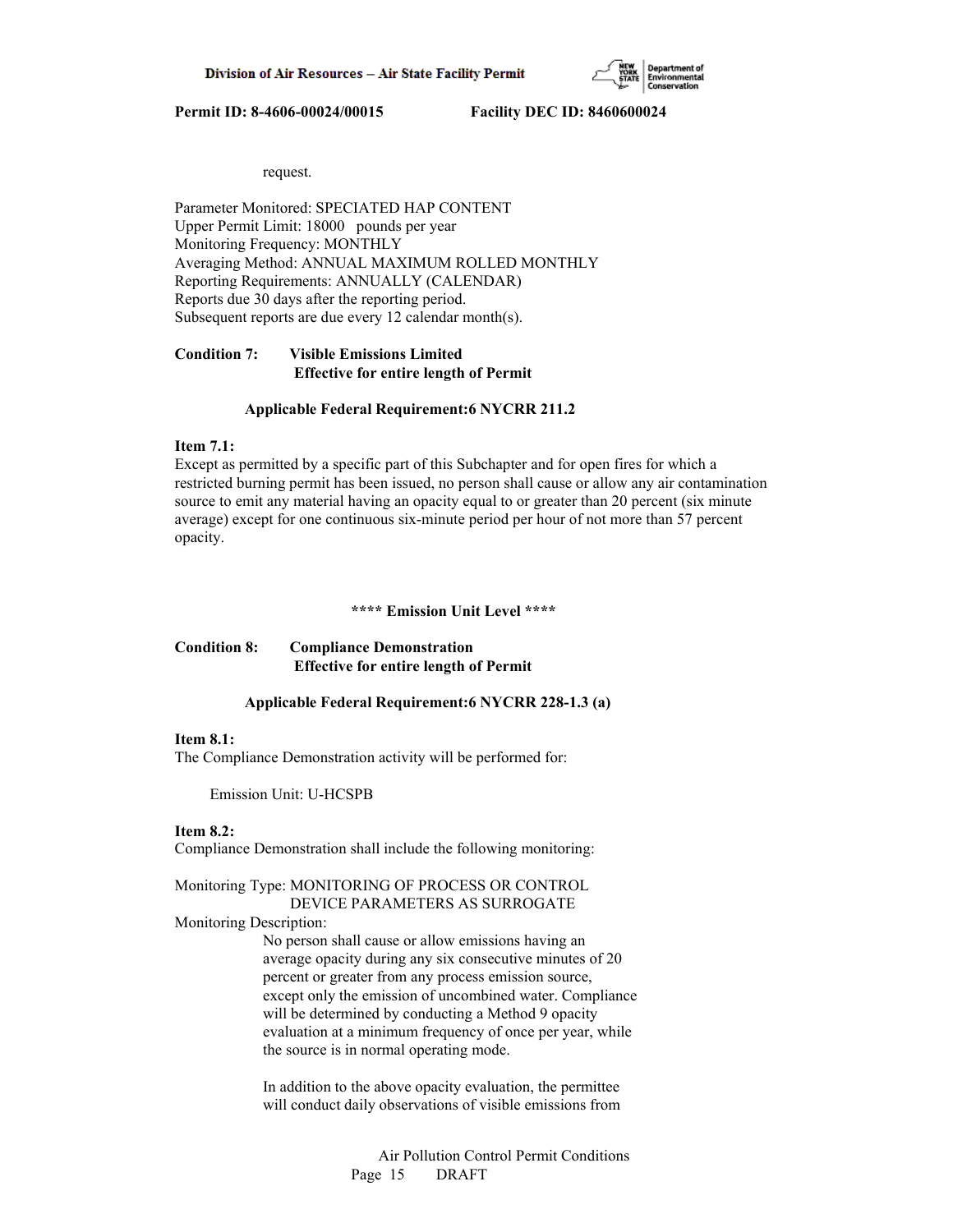the emission unit, process, etc. to which this condition applies. The observation(s) must be conducted during daylight hours except during adverse weather conditions (fog, rain, or snow).

 The results of each observation must be recorded in a bound logbook or other format acceptable to the Department. The following data must be recorded for each stack:

- date and time of day
- observer's name
- identity of emission point
- weather condition
- was a plume observed?

 Inclement weather conditions shall be recorded for those days when observations are prohibited. This logbook must be retained at the facility for five (5) years after the date of the last entry. If the operator observes any visible emissions (other than steam - see below) the permittee will immediately investigate any such occurrence and take corrective action, as necessary, to reduce or eliminate the emissions. If visible emissions above those that are normal and in compliance continue to be present after corrections are made, the permittee will immediately notify the department and conduct a Method 9 assessment within 24 hours to determine the degree of opacity.

 Records of these observations, investigations and corrective actions will be kept on-site in a format acceptable to the department and the semiannual progress report and annual compliance certifications required of all permittees subject to Title V must include a summary of theses instances.

 \*\* NOTE \*\* Steam plumes generally form after leaving the top of the stack (this is known as a detached plume). The distance between the stack and the beginning of the detached plume may vary, however, there is (normally) a distinctive distance between the plume and stack. Steam plumes are white in color and have a billowy consistency. Steam plumes dissipate within a short distance of the stack (the colder the air the longer the steam plume will last) and leave no dispersion trail downwind of the stack.

Parameter Monitored: OPACITY Upper Permit Limit: 20 percent Monitoring Frequency: AS REQUIRED - SEE PERMIT MONITORING DESCRIPTION Averaging Method: 6-MINUTE AVERAGE (METHOD 9)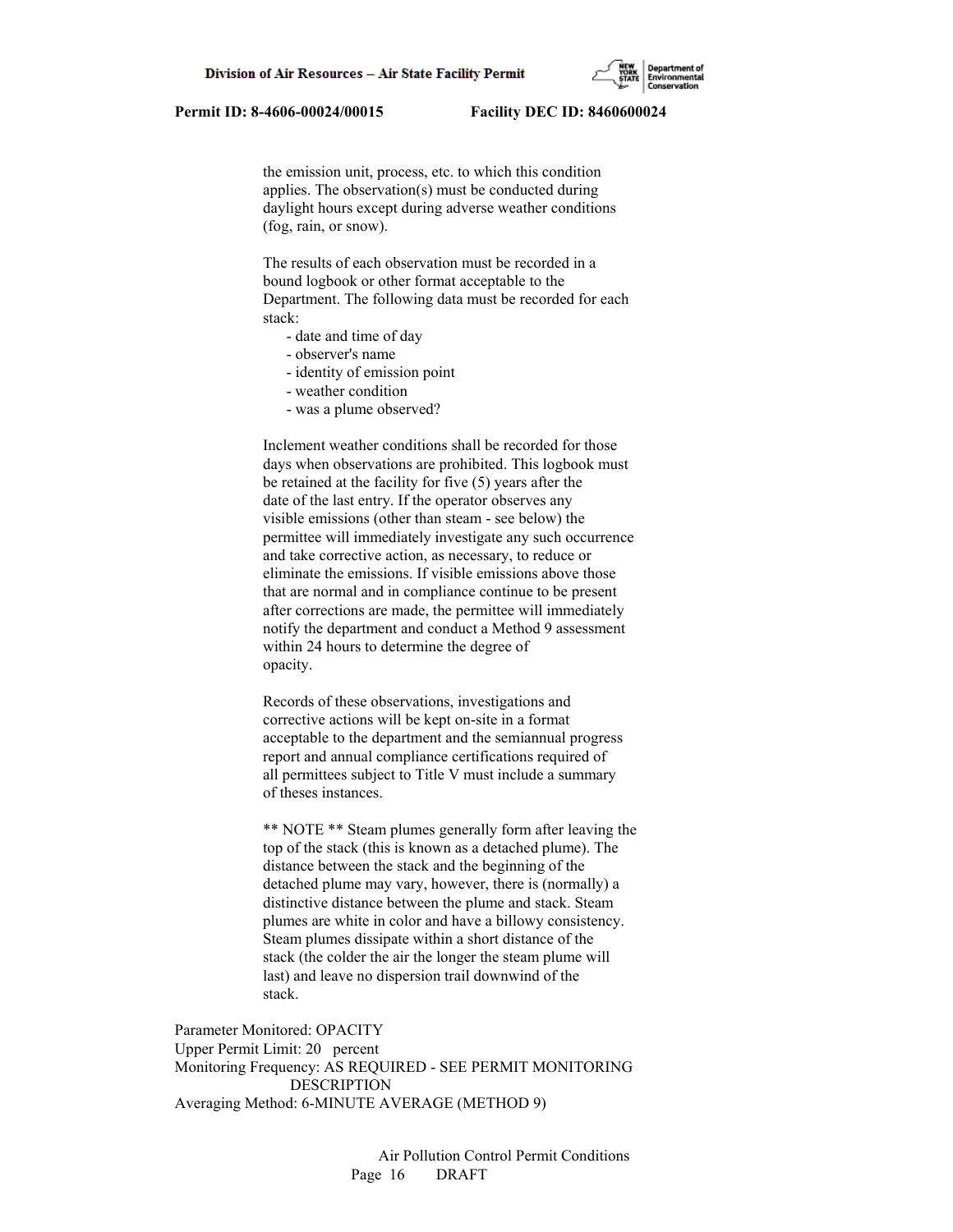

Reporting Requirements: UPON REQUEST BY REGULATORY AGENCY

**Condition 9: Surface Coating- Prohibitions Effective for entire length of Permit**

# **Applicable Federal Requirement:6 NYCRR 228-1.3 (c)**

## **Item 9.1:**

This Condition applies to Emission Unit: U-HCSPB

# **Item 9.2:**

(1) No person shall sell, supply, offer for sale, solicit, use, specify, or require for use, the application of a coating on a part or product at a facility with a coating line described in Subpart 228-1.1(a) if such sale, specification, or use is prohibited by any of the provisions of this Subpart. The prohibition shall apply to all written or oral contracts under the terms of which any coating is to be applied to any part or product at an affected facility. This prohibition shall not apply to the following:

(i) coatings utilized at surface coating lines where control equipment has been installed to meet the maximum permitted VOC content limitations specified in the tables of Subpart 228-1.4;

(ii) coatings utilized at surface coating lines where a coating system is used which meets the requirements specified in Subpart 228-1.5(d); and

(iii) coatings utilized at surface coating lines that have been granted variances pursuant to Subpart 228-1.5(e).

(2) Any person selling a coating for use in a coating line subject to Subpart 228-1 must, upon request, provide the user with certification of the VOC content of the coating supplied.

# **Condition 10: Surface Coating - Handling, storage and disposal Effective for entire length of Permit**

## **Applicable Federal Requirement:6 NYCRR 228-1.3 (d)**

## **Item 10.1:**

This Condition applies to Emission Unit: U-HCSPB

## **Item 10.2:**

Within the work area(s) associated with a coating line, the owner or operator of a facility must:

(1) use closed, non-leaking containers to store or dispose of cloth or other absorbent applicators impregnated with VOC solvents that are used for surface preparation, cleanup or coating removal;

(2) store in closed, non-leaking containers spent or fresh VOC solvents to be used for surface preparation, cleanup or coating removal;

(3) not use VOC solvents to cleanup spray equipment unless equipment is used to collect the cleaning compounds and to minimize VOC evaporation;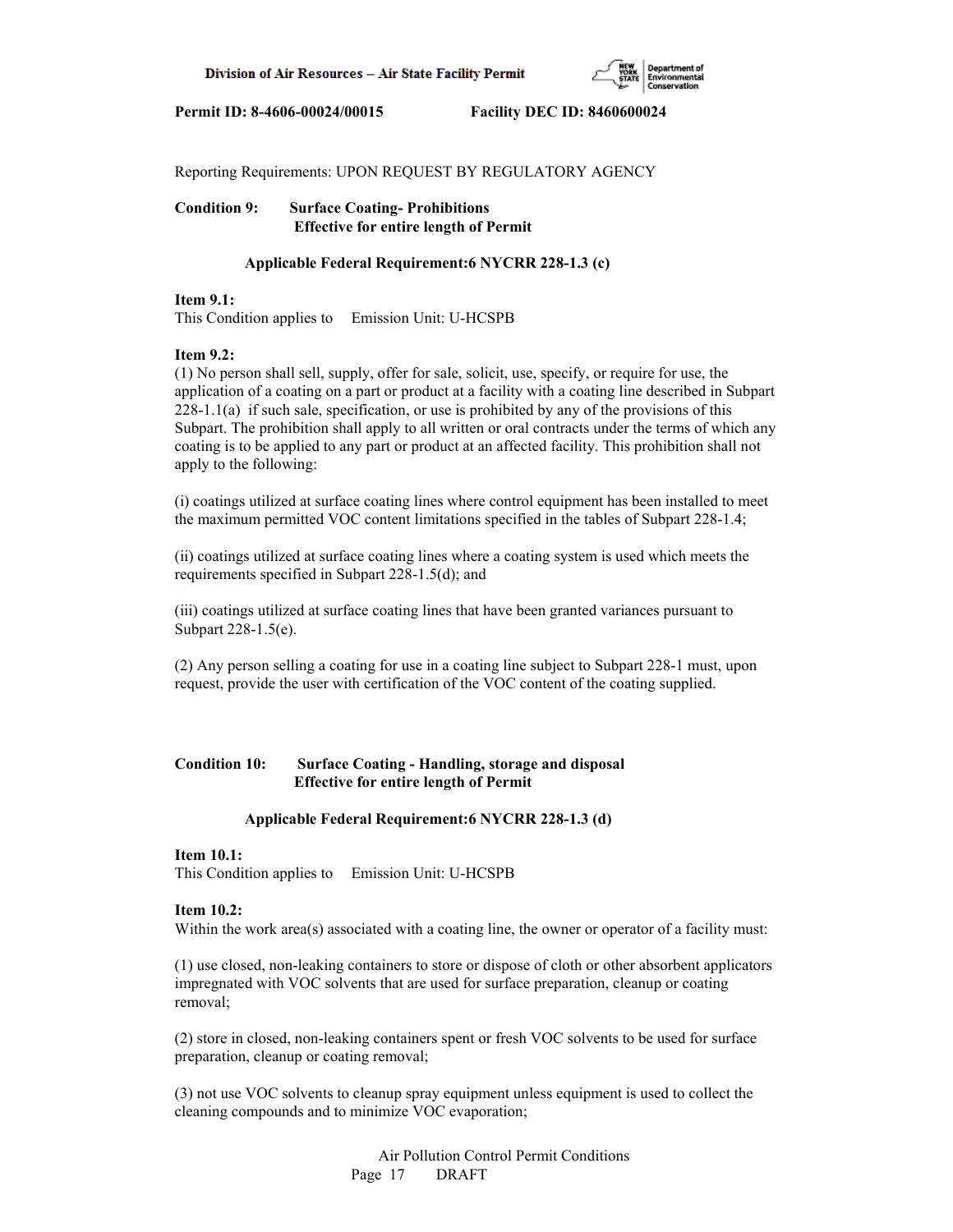

(4) not use open containers to store or dispense surface coatings and/or inks unless production, sampling, maintenance or inspection procedures require operational access. This provision does not apply to the actual device or equipment designed for the purpose of applying a coating material to a substrate. These devices may include, but are not limited to: spray guns, flow coaters, dip tanks, rollers, knife coaters, and extrusion coaters;

(5) not use open containers to store or dispose of spent surface coatings, or spent VOC solvents;

(6) minimize spills during the handling and transfer of coatings and VOC solvents; and

(7) clean hand held spray guns by one of the following:

(i) an enclosed spray gun cleaning system that is kept closed when not in use;

(ii) non-atomized discharge of VOC solvent into a paint waste container that is kept closed when not in use;

(iii) disassembling and cleaning of the spray gun in a vat that is kept closed when not in use; or

(iv) atomized spray into a paint waste container that is fitted with a device designed to capture atomized VOC solvent emissions.

# **Condition 11: Compliance Demonstration Effective for entire length of Permit**

#### **Applicable Federal Requirement:6 NYCRR 228-1.4 (b) (4)**

## **Item 11.1:**

The Compliance Demonstration activity will be performed for:

Emission Unit: U-HCSPB

 Regulated Contaminant(s): CAS No: 0NY998-00-0 VOC

#### **Item 11.2:**

Compliance Demonstration shall include the following monitoring:

# Monitoring Type: WORK PRACTICE INVOLVING SPECIFIC OPERATIONS

Monitoring Description:

 Surface coating operations subject 6 NYCRR 228-1 that demonstrate compliance through the use of compliant coatings must meet the applicable as-applied VOC content limits under 6 NYCRR 228-1.4. For air-dried (maximum drying temperature of 90 degrees C) coating lines that coat miscellaneous metal parts using extreme performance coatings, the as-applied coating VOC content is limited to

> Air Pollution Control Permit Conditions Page 18 DRAFT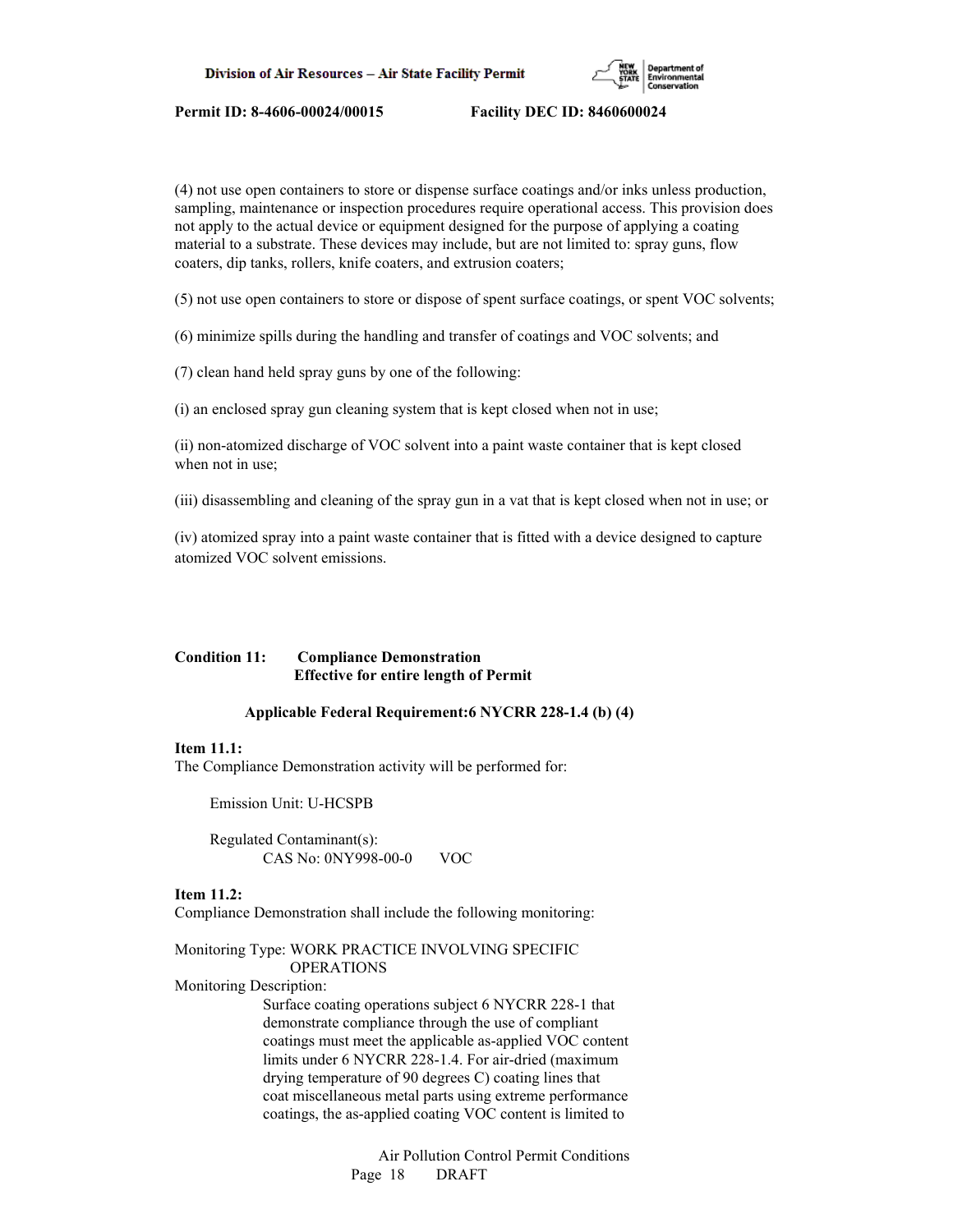

 a maximum of 3.5 lbs/gallon (0.36 kg VOC/l) per 6 NYCRR 228-1.(b)(4), Table B4.

 To demonstrate compliance with this limit the facility owner or operator must document the as-applied coating VOC content using manufacturer documentation (e.g., data sheets), engineering calculations, and/or or sampling data. The Department may request that the facility owner or operator conduct sampling of coatings at any time.

 Records of sampling data, manufacturer data sheets, calculations, and other documentation used to demonstrate compliance must be maintained for at least five years and made available to the Department upon request.

Work Practice Type: PARAMETER OF PROCESS MATERIAL Process Material: COATING Parameter Monitored: VOC CONTENT Upper Permit Limit: 3.5 pounds per gallon Monitoring Frequency: AS REQUIRED - SEE PERMIT MONITORING DESCRIPTION Averaging Method: MAXIMUM - NOT TO BE EXCEEDED AT ANY TIME (INSTANTANEOUS/DISCRETE OR GRAB) Reporting Requirements: UPON REQUEST BY REGULATORY AGENCY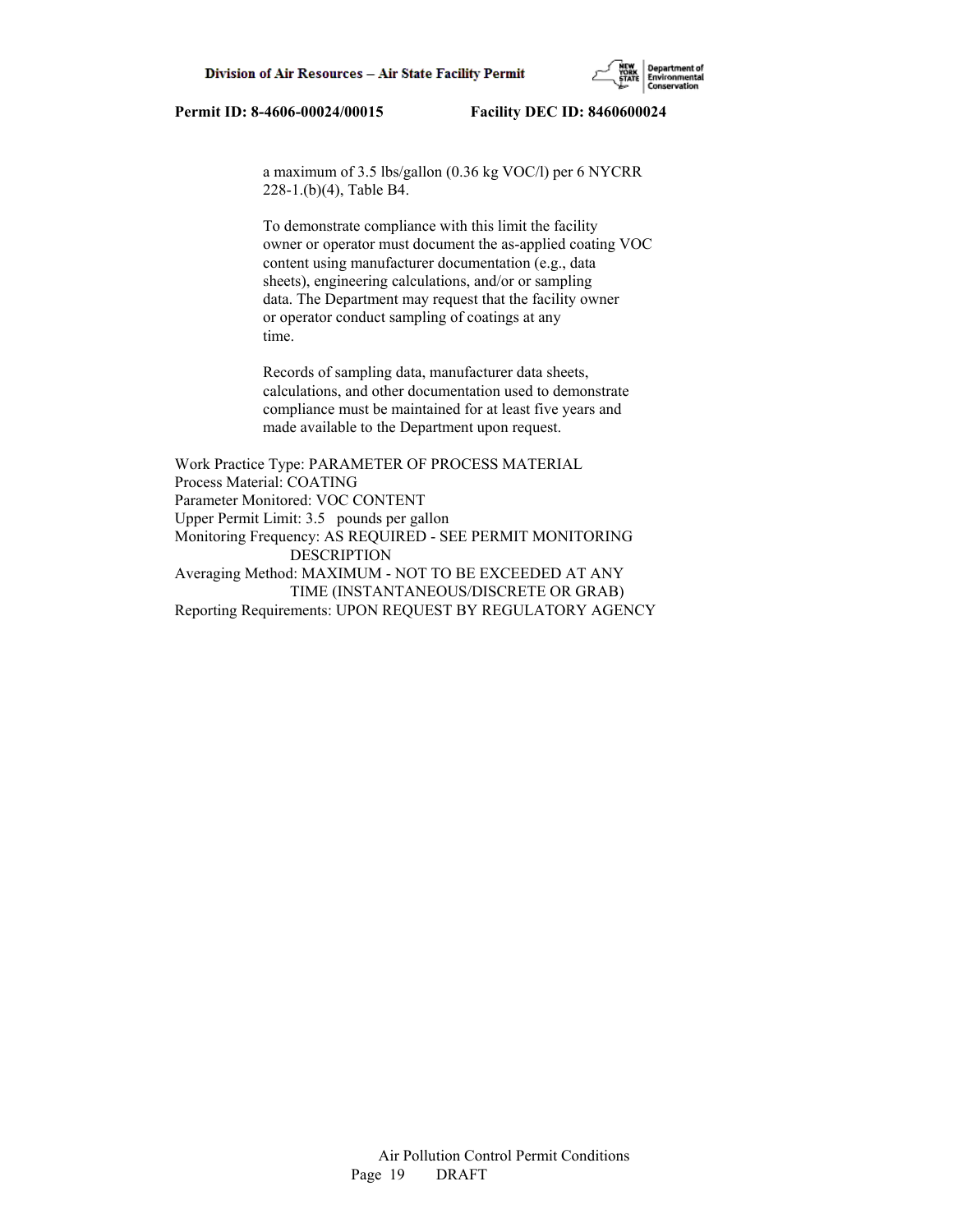

## **STATE ONLY ENFORCEABLE CONDITIONS \*\*\*\* Facility Level \*\*\*\***

 **NOTIFICATION OF GENERAL PERMITTEE OBLIGATIONS This section contains terms and conditions which are not federally enforceable. Permittees may also have other obligations under regulations of general applicability**

#### **Item A: Emergency Defense - 6 NYCRR 201-1.5**

 An emergency, as defined in 6 NYCRR subpart 201-2, constitutes an affirmative defense to penalties sought in an enforcement action brought by the department for noncompliance with emissions limitations or permit conditions for all facilities in New York State.

 (a) The affirmative defense of emergency shall demonstrate, through properly signed, contemporaneous operating logs, or other relevant evidence that:

 (1) an emergency occurred and that the facility owner or operator can identify the cause(s) of the emergency;

 (2) the equipment at the facility was being properly operated and maintained;

 (3) during the period of the emergency the facility owner or operator took all reasonable steps to minimize the levels of emissions that exceeded the emission standards, or other requirements in the permit; and

 (4) the facility owner or operator notified the department within two working days after the event occurred. This notice must contain a description of the emergency, any steps taken to mitigate emissions, and any corrective actions taken.

 (b) In any enforcement proceeding, the facility owner or operator seeking to establish the occurrence of an emergency has the burden of proof.

 (c) This provision is in addition to any emergency or malfunction provision contained in any applicable requirement.

Item B: **Public Access to Recordkeeping for Facilities With State Facility Permits - 6 NYCRR 201-1.10 (a)** Where facility owners and/or operators keep records pursuant to compliance with the requirements of 6 NYCRR Subpart 201-5.4, and/or the emission capping requirements of 6 NYCRR Subpart 201-7, the Department will make such records available to the public upon request in accordance

> Air Pollution Control Permit Conditions Page 20 DRAFT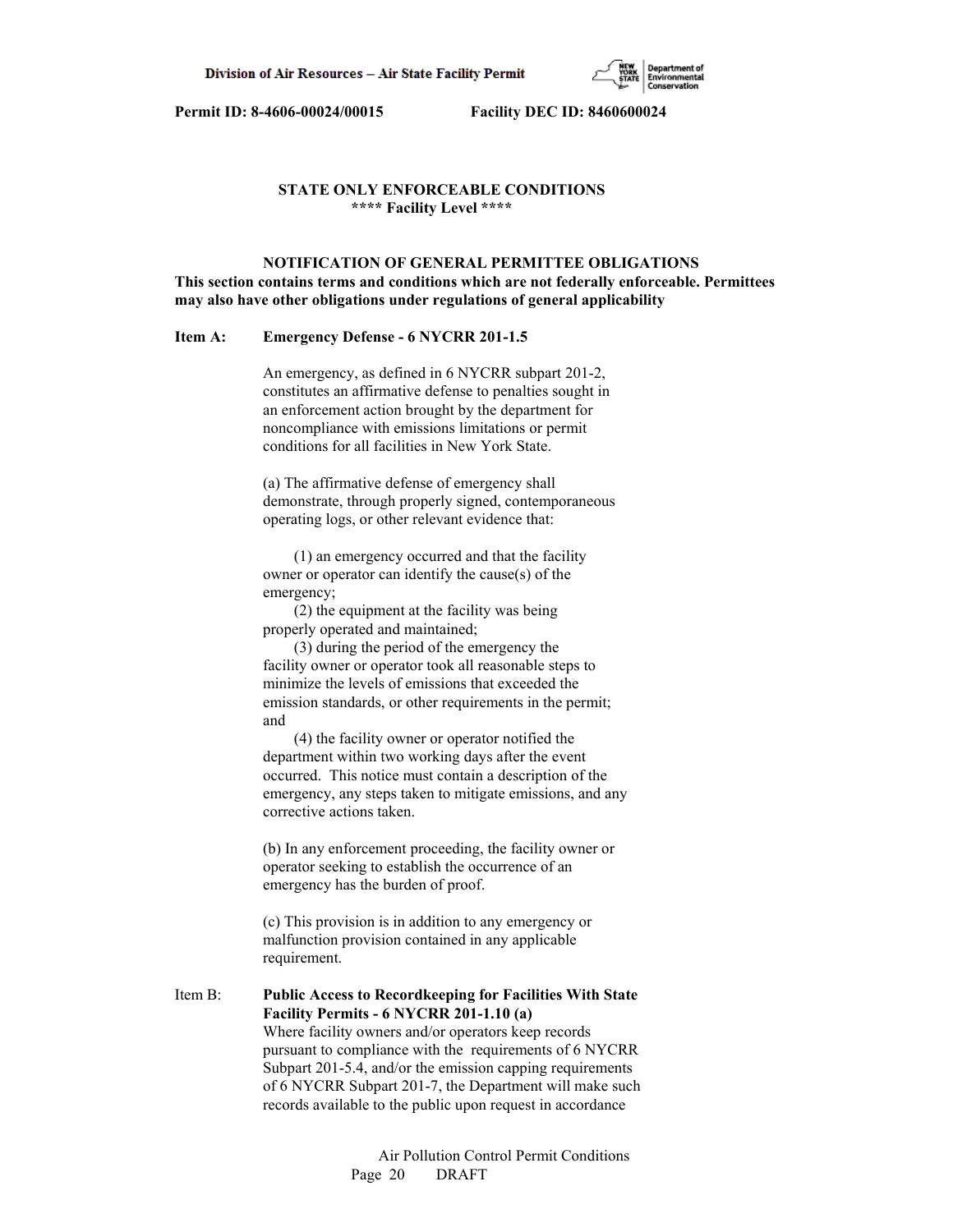with 6 NYCRR Part 616 - Public Access to Records. Facility owners and/or operators must submit the records required to comply with the request within sixty working days of written notification by the Department.

## Item C: **General Provisions for State Enforceable Permit Terms and Condition - 6 NYCRR Part 201-5**

 Any person who owns and/or operates stationary sources shall operate and maintain all emission units and any required emission control devices in compliance with all applicable Parts of this Chapter and existing laws, and shall operate the facility in accordance with all criteria, emission limits, terms, conditions, and standards in this permit. Failure of such person to properly operate and maintain the effectiveness of such emission units and emission control devices may be sufficient reason for the Department to revoke or deny a permit.

 The owner or operator of the permitted facility must maintain all required records on-site for a period of five years and make them available to representatives of the Department upon request. Department representatives must be granted access to any facility regulated by this Subpart, during normal operating hours, for the purpose of determining compliance with this and any other state and federal air pollution control requirements, regulations or law.

# **STATE ONLY APPLICABLE REQUIREMENTS The following conditions are state only enforceable.**

# **Condition 12: Contaminant List Effective for entire length of Permit**

#### **Applicable State Requirement:ECL 19-0301**

#### **Item 12.1:**

Emissions of the following contaminants are subject to contaminant specific requirements in this permit(emission limits, control requirements or compliance monitoring conditions).

> CAS No: 000080-62-6 Name: 2-PROPENOIC ACID, 2-METHYL-, METHYL ESTER

 CAS No: 000098-82-8 Name: BENZENE, (1-METHYLETHYL)

 CAS No: 000100-41-4 Name: ETHYLBENZENE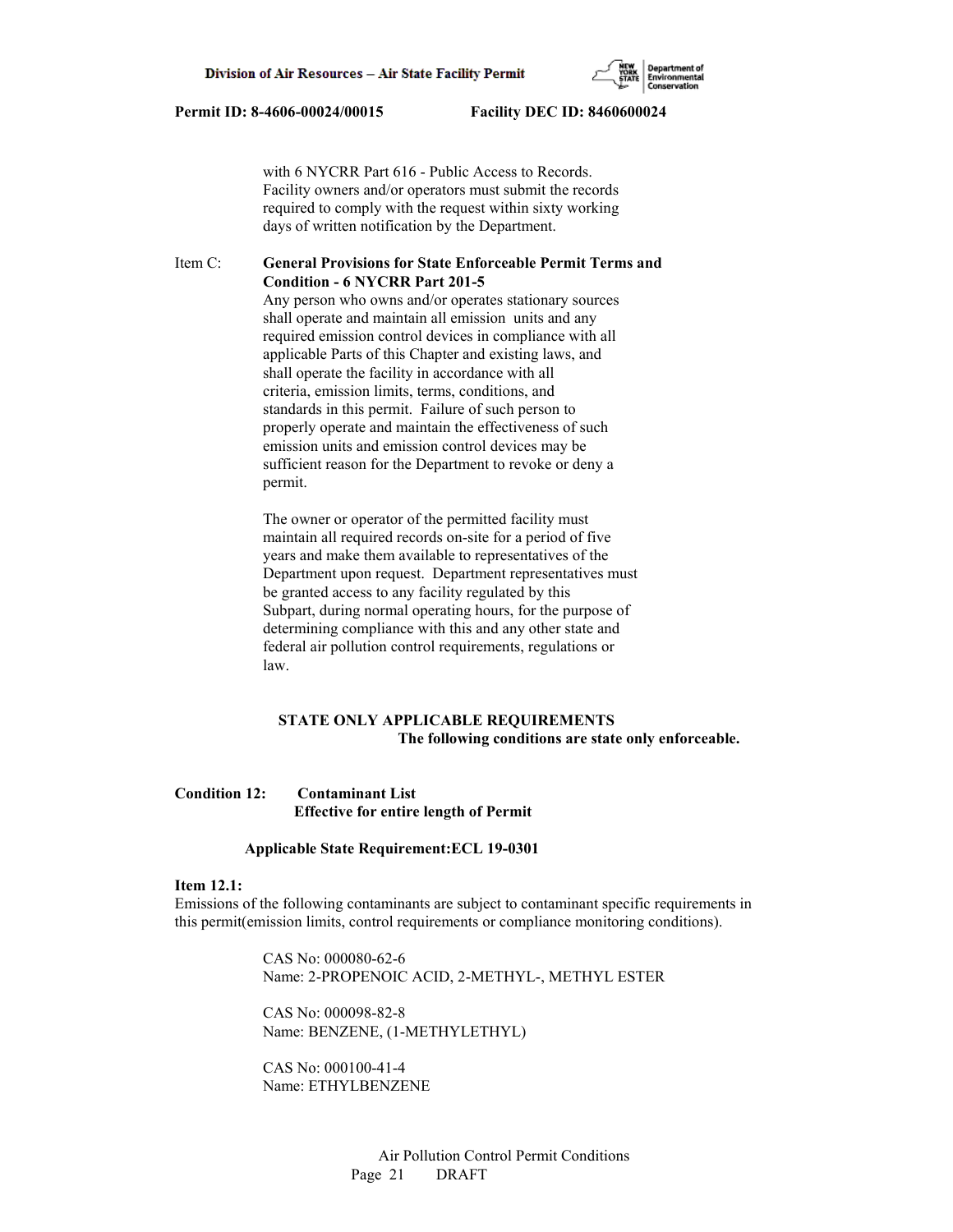CAS No: 000100-42-5 Name: STYRENE

 CAS No: 000108-10-1 Name: 2-PENTANONE, 4-METHYL

 CAS No: 000108-88-3 Name: TOLUENE

 CAS No: 000110-54-3 Name: HEXANE

 CAS No: 000584-84-9 Name: BENZENE, 2,4-DIISOCYANATO-1-METHYL-

 CAS No: 000822-06-0 Name: HEXANE, 1,6-DIISOCYANATO-

 CAS No: 001330-20-7 Name: XYLENE, M, O & P MIXT.

 CAS No: 0NY075-00-5 Name: PM-10

 CAS No: 0NY075-02-5 Name: PM 2.5

 CAS No: 0NY100-00-0 Name: TOTAL HAP

 CAS No: 0NY998-00-0 Name: VOC

## **Condition 13: Malfunctions and Start-up/Shutdown Activities Effective for entire length of Permit**

 **Applicable State Requirement:6 NYCRR 201-1.4**

#### **Item 13.1:**

(a) The facility owner or operator shall take all necessary and appropriate actions to prevent the emission of air pollutants that result in contravention of any applicable emission standard during periods of start-up, shutdown, or malfunction.

(b) The facility owner or operator shall compile and maintain records of all equipment maintenance and start-up/shutdown activities when they are expected to result in an exceedance of any applicable emission standard, and shall submit a report of such activities to the department when required by a permit condition or upon request by the department. Such reports shall state whether an exceedance occurred and if it was unavoidable, include the time, frequency and duration of the exceedance, and an estimate of the emission rates of any air contaminants released. Such records shall be maintained for a period of at least five years and made available for review to department representatives upon request. Facility owners or

> Air Pollution Control Permit Conditions Page 22 DRAFT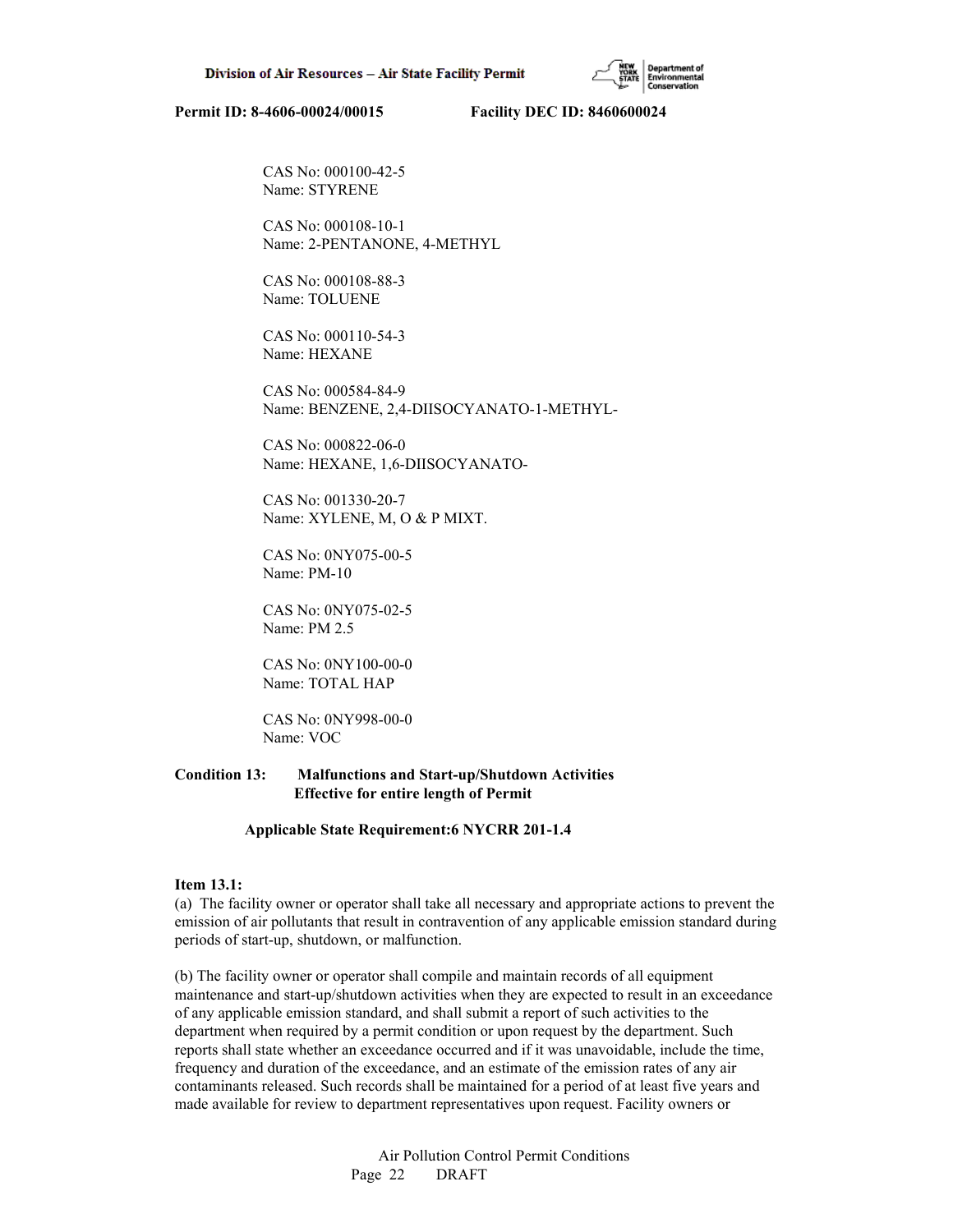

operators subject to continuous monitoring and quarterly reporting requirements need not submit additional reports of exceedances to the department.

(c) In the event that air contaminant emissions exceed any applicable emission standard due to a malfunction, the facility owner or operator shall notify the department as soon as possible during normal working hours, but not later than two working days after becoming aware that the malfunction occurred. In addition, the facility owner or operator shall compile and maintain a record of all malfunctions. Such records shall be maintained at the facility for a period of at least five years and must be made available to the department upon request. When requested by the department, the facility owner or operator shall submit a written report to the department describing the malfunction, the corrective action taken, the air contaminants emitted, and the resulting emission rates and/or opacity.

(d) The department may also require the facility owner or operator to include, in reports described under Subdivisions (b) and (c) of this Section, an estimate of the maximum ground level concentration of each air contaminant emitted and the effect of such emissions.

(e) A violation of any applicable emission standard resulting from start-up, shutdown, or malfunction conditions at a permitted or registered facility may not be subject to an enforcement action by the department and/or penalty if the department determines, in its sole discretion, that such a violation was unavoidable. The actions and recordkeeping and reporting requirements listed above must be adhered to in such circumstances.

# **Condition 14: Emission Unit Definition Effective for entire length of Permit**

## **Applicable State Requirement:6 NYCRR Subpart 201-5**

## **Item 14.1:**

The facility is authorized to perform regulated processes under this permit for: Emission Unit: U-HCSPB

Emission Unit Description:

 U-HCSPB consists of surface coating of rail cars within three spray paint booths housed within the Hornell Car Shop. The three paint booths are designated as the "east", "west" and "center" booths. The East Booth (ES 00006) is associated with EP 00016 and fabric filter Control 00106. The Center Booth (ES 00002) is associated with EPs 00012 and 0012B and fabric filter Control 00102. The West Booth (ES 00004) is associated with EP 00014 and fabric filter Control 00104.

Building(s): HCS

# **Condition 15: Renewal deadlines for state facility permits Effective for entire length of Permit**

 **Applicable State Requirement:6 NYCRR 201-5.2 (c)**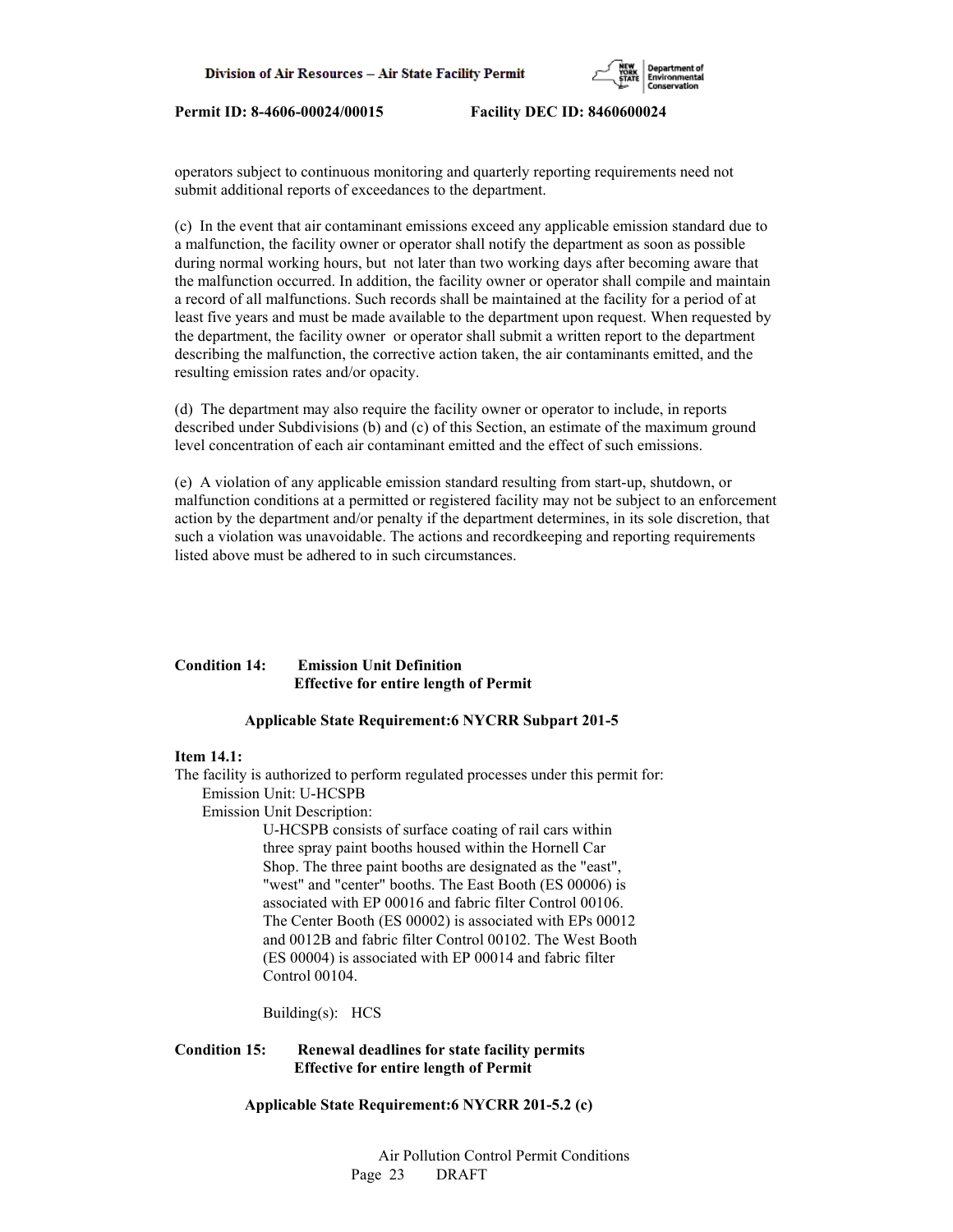

## **Item 15.1:**

The owner or operator of a facility having an issued state facility permit shall submit a complete application at least 180 days, but not more than eighteen months, prior to the date of permit expiration for permit renewal purposes.

# **Condition 16: Compliance Demonstration Effective for entire length of Permit**

#### **Applicable State Requirement:6 NYCRR 201-5.3 (c)**

# **Item 16.1:**

The Compliance Demonstration activity will be performed for the Facility.

# **Item 16.2:**

Compliance Demonstration shall include the following monitoring:

Monitoring Type: RECORD KEEPING/MAINTENANCE PROCEDURES Monitoring Description:

> Any reports or submissions required by this permit shall be submitted to the Regional Air Pollution Control Engineer (RAPCE) at the following address:

 Division of Air Resources NYS Dept. of Environmental Conservation Region 8 6274 East Avon-Lima Rd. Avon, NY 14414

Monitoring Frequency: ANNUALLY Reporting Requirements: ANNUALLY (CALENDAR) Reports due 30 days after the reporting period. Subsequent reports are due every 12 calendar month(s).

# **Condition 17: Air pollution prohibited Effective for entire length of Permit**

## **Applicable State Requirement:6 NYCRR 211.1**

# **Item 17.1:**

No person shall cause or allow emissions of air contaminants to the outdoor atmosphere of such quantity, characteristic or duration which are injurious to human, plant or animal life or to property, or which unreasonably interfere with the comfortable enjoyment of life or property. Notwithstanding the existence of specific air quality standards or emission limits, this prohibition applies, but is not limited to, any particulate, fume, gas, mist, odor, smoke, vapor, pollen, toxic or deleterious emission, either alone or in combination with others.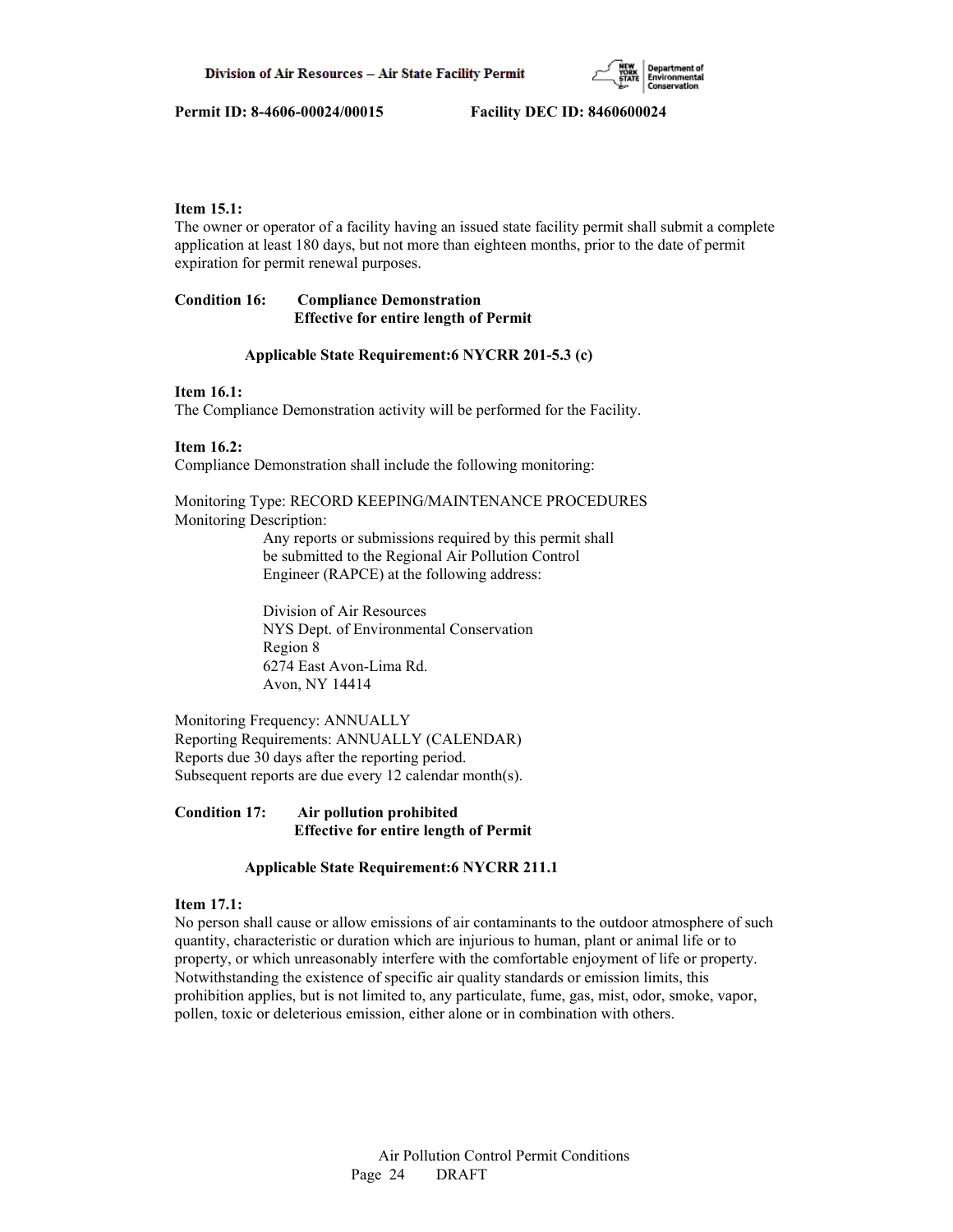

 **\*\*\*\* Emission Unit Level \*\*\*\***

# **Condition 18: Emission Point Definition By Emission Unit Effective for entire length of Permit**

## **Applicable State Requirement:6 NYCRR Subpart 201-5**

## **Item 18.1:**

The following emission points are included in this permit for the cited Emission Unit:

| Emission Unit:<br><b>U-HCSPB</b>            |                                              |               |
|---------------------------------------------|----------------------------------------------|---------------|
| <b>Emission Point:</b><br>00012             |                                              |               |
| Height $(ft.)$ : 39<br>NYTMN (km.): 4688.16 | Diameter $(in.)$ : 48<br>NYTME (km.): 281.46 | Building: HCS |
| <b>Emission Point:</b><br>00014             |                                              |               |
| Height $(ft.):$ 39                          | Diameter (in.): $60$                         |               |
| NYTMN (km.): 4688.19                        | NYTME (km.): 281.49                          | Building: HCS |
| Emission Point:<br>00016                    |                                              |               |
| Height $(ft.)$ : 37                         | Diameter $(in.)$ : 42                        |               |
| NYTMN (km.): 4688.21                        | NYTME (km.): 281.51                          | Building: HCS |
| <b>Emission Point:</b><br>0012B             |                                              |               |
| Height $(ft.)$ : 39                         | Diameter $(in.)$ : 48                        |               |
| NYTMN (km.): 4688.198                       | NYTME (km.): 281.491                         | Building: HCS |
|                                             |                                              |               |

# **Condition 19: Process Definition By Emission Unit Effective for entire length of Permit**

#### **Applicable State Requirement:6 NYCRR Subpart 201-5**

## **Item 19.1:**

This permit authorizes the following regulated processes for the cited Emission Unit:

 Emission Unit: U-HCSPB Process: PAB Source Classification Code: 4-02-025-01 Process Description: Surface coating of rail transit cars within spray paint booths. Surface coating materials include topcoats, enamels, activators, hardeners, additives, primers and epoxy primers. The paint booths are equipped with fabric filters integral to their construction to control particulate emissions from surface coating operations.

 Emission Source/Control: 00102 - Control Control Type: FABRIC FILTER

 Emission Source/Control: 00104 - Control Control Type: FABRIC FILTER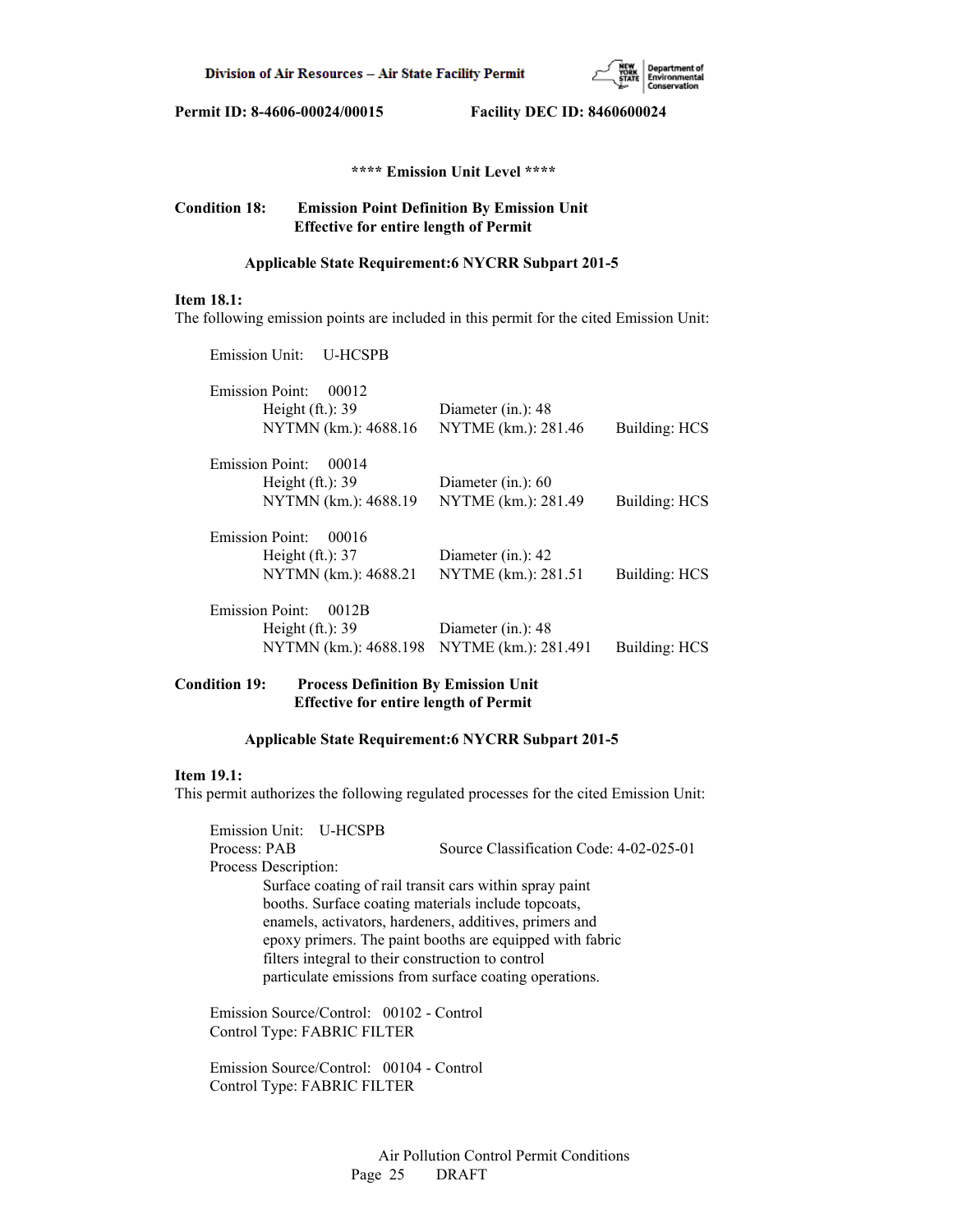Emission Source/Control: 00106 - Control Control Type: FABRIC FILTER

Emission Source/Control: 00002 - Process

Emission Source/Control: 00004 - Process

Emission Source/Control: 00006 - Process

## **Condition 20: Compliance Demonstration Effective for entire length of Permit**

## **Applicable State Requirement:6 NYCRR 212-2.1 (a)**

### **Item 20.1:**

The Compliance Demonstration activity will be performed for:

Emission Unit: U-HCSPB

Regulated Contaminant(s):

 CAS No: 000584-84-9 BENZENE, 2,4-DIISOCYANATO-1-METHYL- CAS No: 000822-06-0 HEXANE, 1,6-DIISOCYANATO-

### **Item 20.2:**

Compliance Demonstration shall include the following monitoring:

Monitoring Type: MONITORING OF PROCESS OR CONTROL DEVICE PARAMETERS AS SURROGATE

#### Monitoring Description:

 Air contaminants emitted from surface coating processes subject to 6 NYCRR 228-1 which have been assigned an Environmental Rating of "A" are subject to the requirements of 6 NYCRR 212. Diisocyanate compounds are listed as a High Toxicity Air Contaminants (HTAC) under Table 2 to 6 NYCRR 212-2.2 and have been assigned an A-rating. Therefore, diisocyanate compounds emissions from Emission Unit U-HCSPB are subject to 6 NYCRR 212.

 The facility owner or operator must comply with either the mass emission limit (MEL) in Subdivision 212-2.2, Table 2 - HTAC List or the requirements specified in Subdivision 212-2.3(b), Table 4 - Degree of Air Cleaning Required for Non-Criteria Air Contaminants.

 Based on information submitted to the Department, actual process emissions of diisocyanate compounds are less than the 100 lbs/year MEL in Table 2. To demonstrate continuous compliance with this limit the facility owner or operator must keep records of actual diisocyanate emissions, as required in the 6 NYCRR 201-7 capping monitoring condition elsewhere in this permit. Emissions must be calculated on a monthly basis and incorporated into a 12-month rolling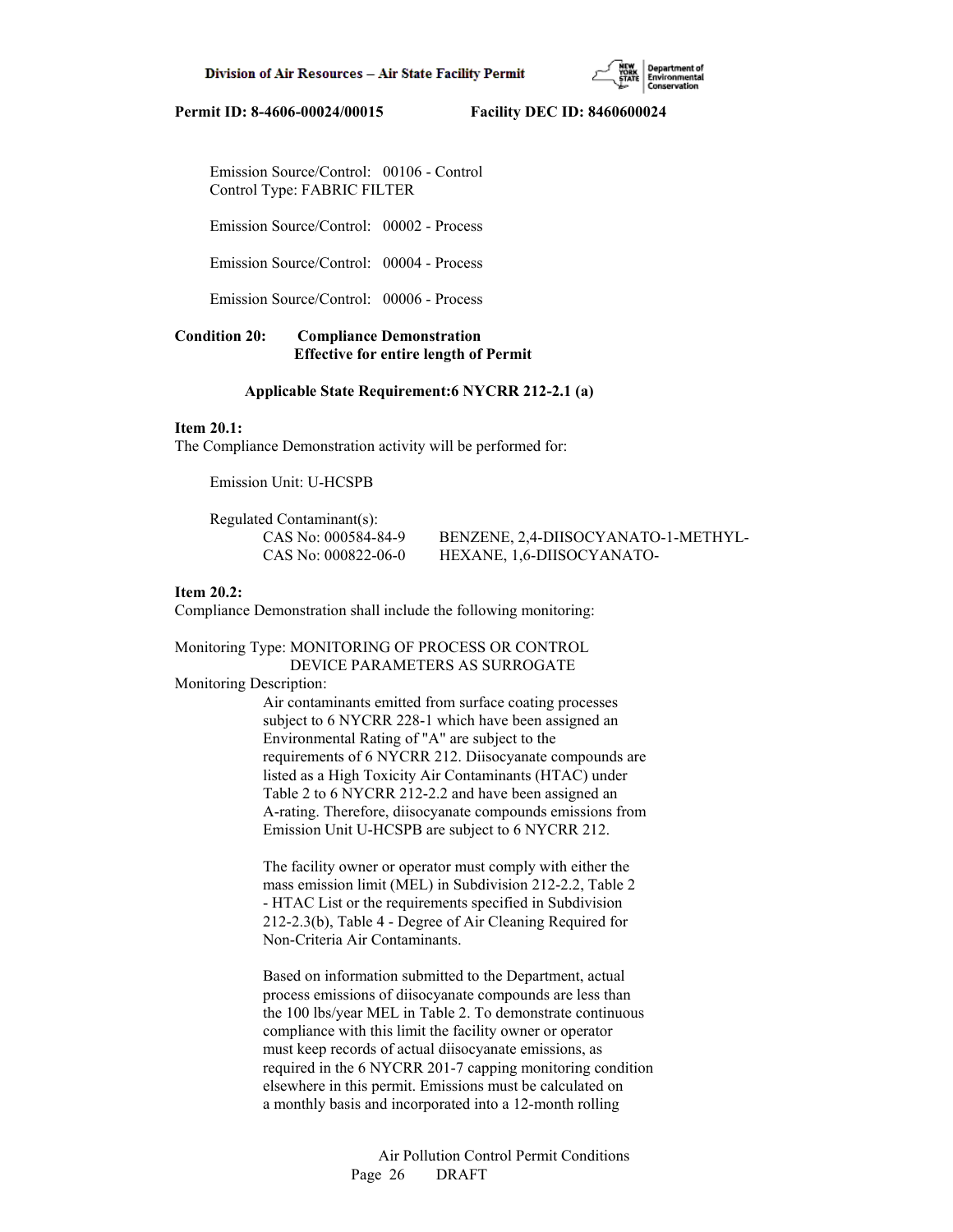

total consistent with the capping monitoring condition.

 If 12-month rolling diisocyanate process emissions exceed, or are anticipated to exceed the MEL, the facility must submit documentation to the Department within 30 days demonstrating a that the maximum offsite ambient air concentration is less than the DEC Program Policy DAR-1 guideline concentrations or install add-on control meeting the degree of air cleaning specified in Table 4 to 6 NYCRR 212-2.3(b). Compliance with the DAR-1 guideline concentrations must be documented in a Toxic Impact Assessment prepared in accordance with the procedures in DAR-1.

 Records of facility diisocyanate emissions and any submissions to the Department must be kept for at least five years and made available to the Department upon request.

Parameter Monitored: SPECIATED HAP CONTENT Upper Permit Limit: 100 pounds per year Monitoring Frequency: AS REQUIRED - SEE PERMIT MONITORING DESCRIPTION Averaging Method: ANNUAL MAXIMUM ROLLED MONTHLY Reporting Requirements: AS REQUIRED - SEE MONITORING DESCRIPTION